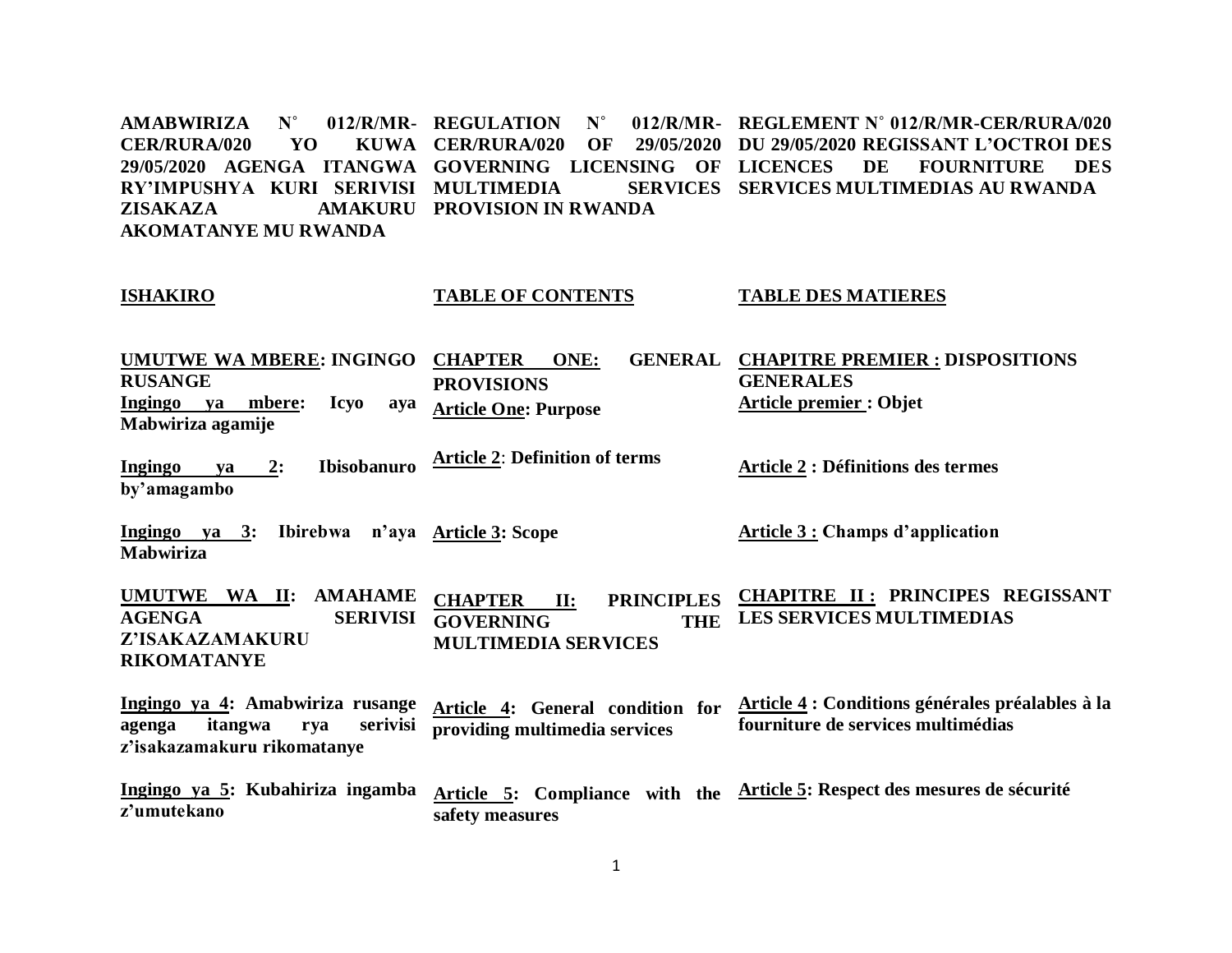| Ingingo ya 6: Shene z'ubuntu na Article 6: Free to air and must carry<br>shene zitegetswe                                                      | channels                                              | Article 6: Chaînes gratuites et chaînes à<br>diffusion obligatoire                                                                              |  |
|------------------------------------------------------------------------------------------------------------------------------------------------|-------------------------------------------------------|-------------------------------------------------------------------------------------------------------------------------------------------------|--|
| Ingingo ya 7: Televiziyo ikoresha Article 7: Mobile TV and Technical<br>itumanaho<br>n'amabwiriza ya tekiniki agenga<br>televiziyo ikoresha IP | rigendanwa Standards for IPTV standards               | Article 7: Télévision mobile et normes<br>techniques pour TVIP                                                                                  |  |
| UMUTWE WA III: ITANGWA CHAPTER III:<br>RY'IMPUSHYA ZO GUTANGA REGIME<br>Z'ISAKAZAMAKURU<br><b>SERIVISI</b><br><b>RIKOMATANYE</b>               | <b>FOR</b><br><b>MULTIMEDIA</b><br><b>SERVICES</b>    | LICENSING CHAPITRE III: CADRE D'OCTROI DES<br><b>LES</b><br><b>SERVICES</b><br><b>LICENCES</b><br><b>POUR</b><br><b>MULTIMEDIAS</b>             |  |
| <b>Icyiciro</b><br>mbere:<br>cya<br>uruhushya                                                                                                  | Gusaba Section One: License application               | Section première : Demande de licence                                                                                                           |  |
| gutanga serivisi z'isakazamakuru service provision<br>rikomatanye                                                                              |                                                       | Ingingo ya 8: Uruhushya rwo Article 8: License for Multimedia Article 8: Licence de fourniture des services<br>multimédias                      |  |
| gutanga serivisi z'isakazamakuru service provision license<br>rikomatanye rumara                                                               |                                                       | Ingingo ya 9: Igihe uruhushya rwo Article 9: Validity of Multimedia Article 9: Validité d'une licence de fourniture<br>des services multimédias |  |
| Ingingo ya 10: Kongerera uruhushya Article 10: Renewal of the license<br>igihe                                                                 |                                                       | Article 10: Renouvellement de la licence                                                                                                        |  |
| Icyiciro cya 2: Uburyo bukurikizwa Section 2:<br>mu gusaba uruhushya                                                                           | procedure                                             | License application Section 2: Procédure de demande de licence                                                                                  |  |
| Ingingo<br>rusange                                                                                                                             | ya 11: Ibisabwa muri Article 11: General requirements | <b>Article 11: Conditions générales</b>                                                                                                         |  |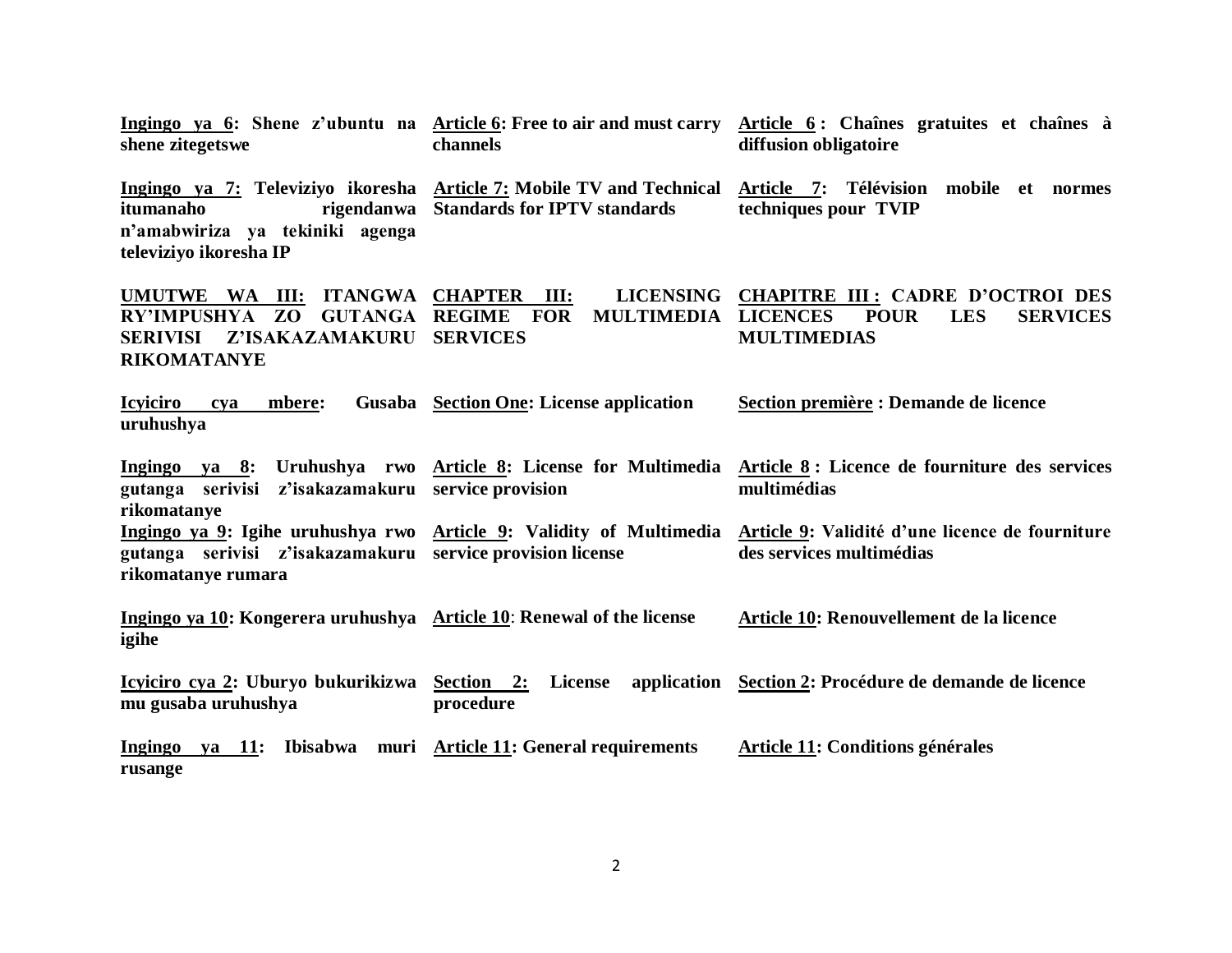|                                                   |                                              | Ingingo ya 12: Ibyihariye bisabwa Article 12: Specific requirements for Article 12: Conditions spécifiques pour un |  |  |
|---------------------------------------------------|----------------------------------------------|--------------------------------------------------------------------------------------------------------------------|--|--|
| utanga<br>serivisi<br>umuntu                      | subscription Multimedia services             | fournisseur de services multimédias nécessitant                                                                    |  |  |
| z'isakazamakuru rikomatanye risaba                | provider                                     | un abonnement                                                                                                      |  |  |
| ifatabuguzi                                       |                                              |                                                                                                                    |  |  |
| Ingingo ya 13: Ibyihariye bisabwa                 | <b>Article 13: Specific requirements for</b> | Article 13: Conditions spécifiques pour le                                                                         |  |  |
| umuntu utanga serivisi z'ibikubiye                | content services provider                    | fournisseur de services de contenu                                                                                 |  |  |
| mu butumwa                                        |                                              |                                                                                                                    |  |  |
| Ingingo ya 14: Isuzuma ry'ubusabe                 | <b>Article 14: Evaluation process of the</b> | Article 14: Processus d'évaluation de la                                                                           |  |  |
| bw'uruhushya                                      | license application                          | demande de licence                                                                                                 |  |  |
| Ingingo ya 15: Gufata icyemezo ku                 | Article 15: Decision on license              | Article 15: Décision sur la demande de licence                                                                     |  |  |
| busabe bw'uruhushya                               | application                                  |                                                                                                                    |  |  |
| Ingingo ya 16: Amafaranga atangwa                 | <b>Article 16: License fee</b>               | <b>Article 16 : Frais de licence</b>                                                                               |  |  |
| ku ruhushya                                       | Article 17: Reasons for rejection of a       |                                                                                                                    |  |  |
| Ingingo ya 17: Impamvu zo kwanga                  | license application                          | Article 17: Motifs de rejet de la demande de                                                                       |  |  |
| ubusabe bw'uruhushya                              |                                              | licence                                                                                                            |  |  |
| Icyiciro cya 3: Inshingano z'uwahawe              | Section 3: Obligation of the licensee,       |                                                                                                                    |  |  |
| uruhushya, guhindura uruhushya,                   | license modification, revocation and         | Section 3: Obligation du titulaire de licence,                                                                     |  |  |
| kurwambura<br>uwaruhawe<br>$\mathbf{n}\mathbf{o}$ | transfer                                     | modification, révocation et transfert de licence                                                                   |  |  |
| kuruhererekanya                                   |                                              |                                                                                                                    |  |  |
| Ingingo ya 18: Inshingano rusange                 | Article 18: General obligations of           | Article 18: Obligations générales du titulaire de                                                                  |  |  |
| z'uwahawe uruhushya                               | the licensee                                 | licence                                                                                                            |  |  |
|                                                   |                                              |                                                                                                                    |  |  |
| Ingingo ya 19: Inshingano zihariye                | Article 19: Specific obligations to          | Obligations spécifiques<br><u>Article 19:</u><br>aux                                                               |  |  |
| ku batanga serivisi z'isakazamakuru               | subscription<br>Multimedia service           | multimédias<br>prestataires<br>de<br>services                                                                      |  |  |
| rikomatanyije risaba ifatabuguzi                  | providers                                    | d'abonnement                                                                                                       |  |  |
|                                                   |                                              |                                                                                                                    |  |  |
| Ingingo ya 20: Guhindura uruhushya                | Article 20: Modification of the              | <b>Article 20: Modification de licence</b>                                                                         |  |  |
|                                                   | license                                      |                                                                                                                    |  |  |
| Ingingo ya 21: Kwambura uruhushya                 | <b>Article 21: License cancellation</b>      | <b>Article 21: Annulation de licence</b>                                                                           |  |  |
| uwaruhawe                                         |                                              |                                                                                                                    |  |  |
| <b>Ingingo</b><br>22:<br>Guhererekanya<br>ya      | <b>Article 22: Transfer of a license</b>     | <b>Article 22: Transfert de licence</b>                                                                            |  |  |
| uruhushya                                         |                                              |                                                                                                                    |  |  |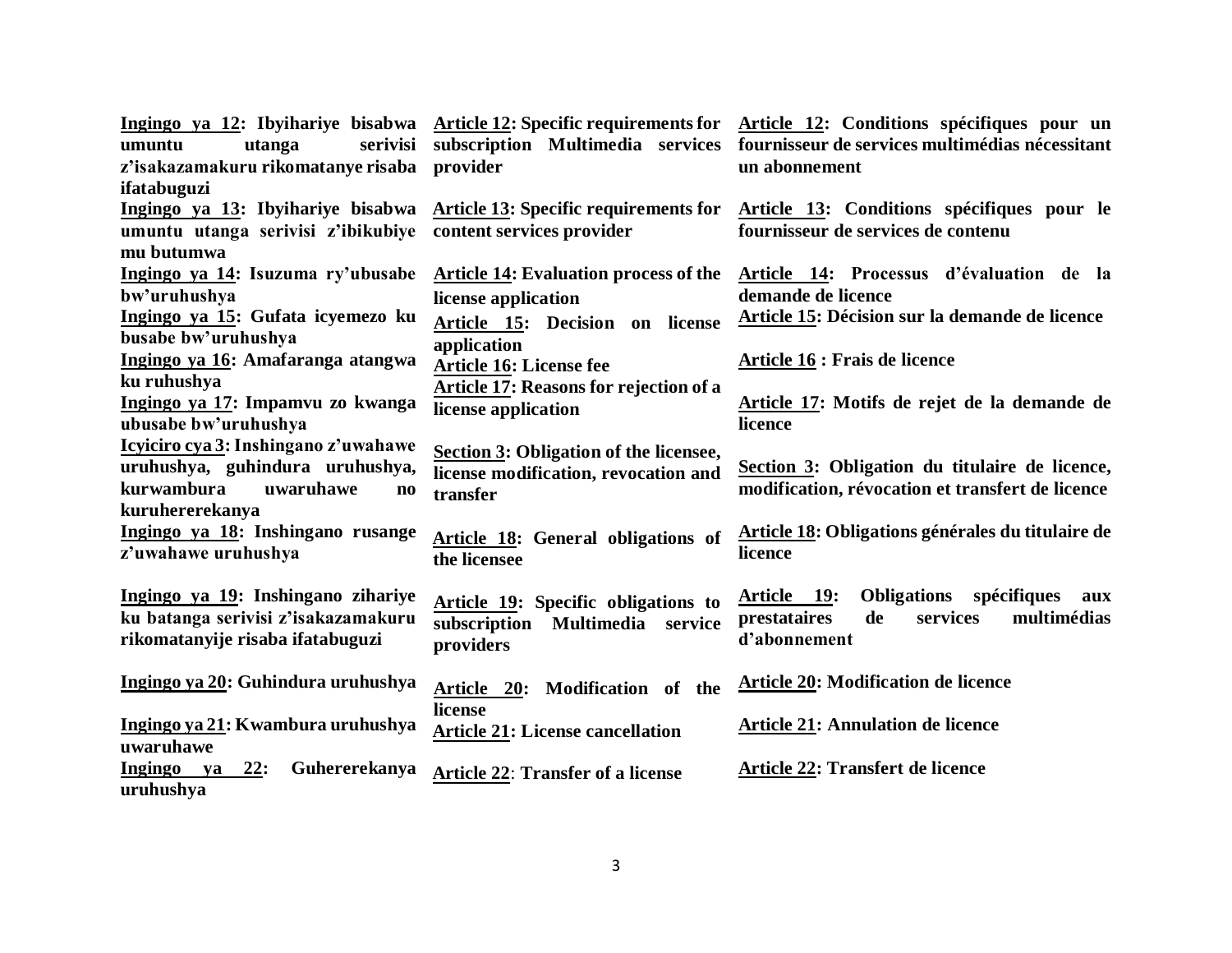| 23:<br>Ingingo<br>ya<br>guhererekanya uruhushya bikorwa                                                                                                                                           | transfer                                                            | Uburyo Article 23: Procedure for license Article 23: Procédure de transfert de licence                                          |  |  |
|---------------------------------------------------------------------------------------------------------------------------------------------------------------------------------------------------|---------------------------------------------------------------------|---------------------------------------------------------------------------------------------------------------------------------|--|--|
| <b>Ingingo</b><br>24:<br>ya<br>uruhushya                                                                                                                                                          | Guhagarika Article 24: License suspension                           | Article 24: Suspension de licence                                                                                               |  |  |
| Ingingo ya 25: Kwambura uruhushya Article 25: License revocation<br>uwaruhawe                                                                                                                     |                                                                     | Article 25: Révocation de licence                                                                                               |  |  |
| Ingingo ya 26: Gusubiza uruhushya                                                                                                                                                                 | Article 26: Surrendering the license                                | Article 26: Remise de licence                                                                                                   |  |  |
| Ingingo ya 27: Uburyo uwahawe<br>uruhushya arwamburwa                                                                                                                                             | revocation                                                          | Article 27: Procedures for license Article 27: Procédures de révocation de licence                                              |  |  |
| rwahagaritswe cyangwa rwambuwe or revoked license<br>uwaruhawe                                                                                                                                    |                                                                     | Ingingo ya 28: Gusubiza uruhushya Article 28: Return of the suspended Article 28: Remise de la licence suspendue ou<br>révoquée |  |  |
| Ingingo ya 29:<br>ruhushya                                                                                                                                                                        |                                                                     | Ubujurire ku Article 29: Appeal on license matters Article 29: Recours en matière de licence                                    |  |  |
| UMUTWE WA IV: KUGENZURA, CHAPTER IV: MONITORING,<br><b>KUBAHIRIZA</b><br><b>GUHATIRA</b><br><b>IBIKUBIYE</b><br><b>RUHUSHYA</b><br>MU<br>N'IBIHANO<br><b>BYO MU RWEGO</b><br><b>RW'UBUTEGETSI</b> | <b>ENFORCEMENT</b><br><b>AND</b><br><b>ADMINISTRATIVE SANCTIONS</b> | CONTROLE,<br><b>CHAPITRE</b><br>IV:<br>APPLICATION DES REGLEMENTS<br>ET<br><b>SANCTIONS ADMINISTRATIVES</b>                     |  |  |
| Icyiciro cya mbere: Kugenzura no Section One:<br>guhatira kubahiriza ibikubiye mu enforcement<br>ruhushya                                                                                         | <b>Monitoring</b><br>and                                            | Section première: Surveillance et application<br>de ce règlement                                                                |  |  |
| <b>Ingingo</b><br>30:<br>ya<br>iyubahirizwa<br>ry'ibikubiye<br>ruhushya                                                                                                                           | mu compliance                                                       | Kugenzura Article 30: Monitoring of license Article 30: Surveillance du respect des licences                                    |  |  |

4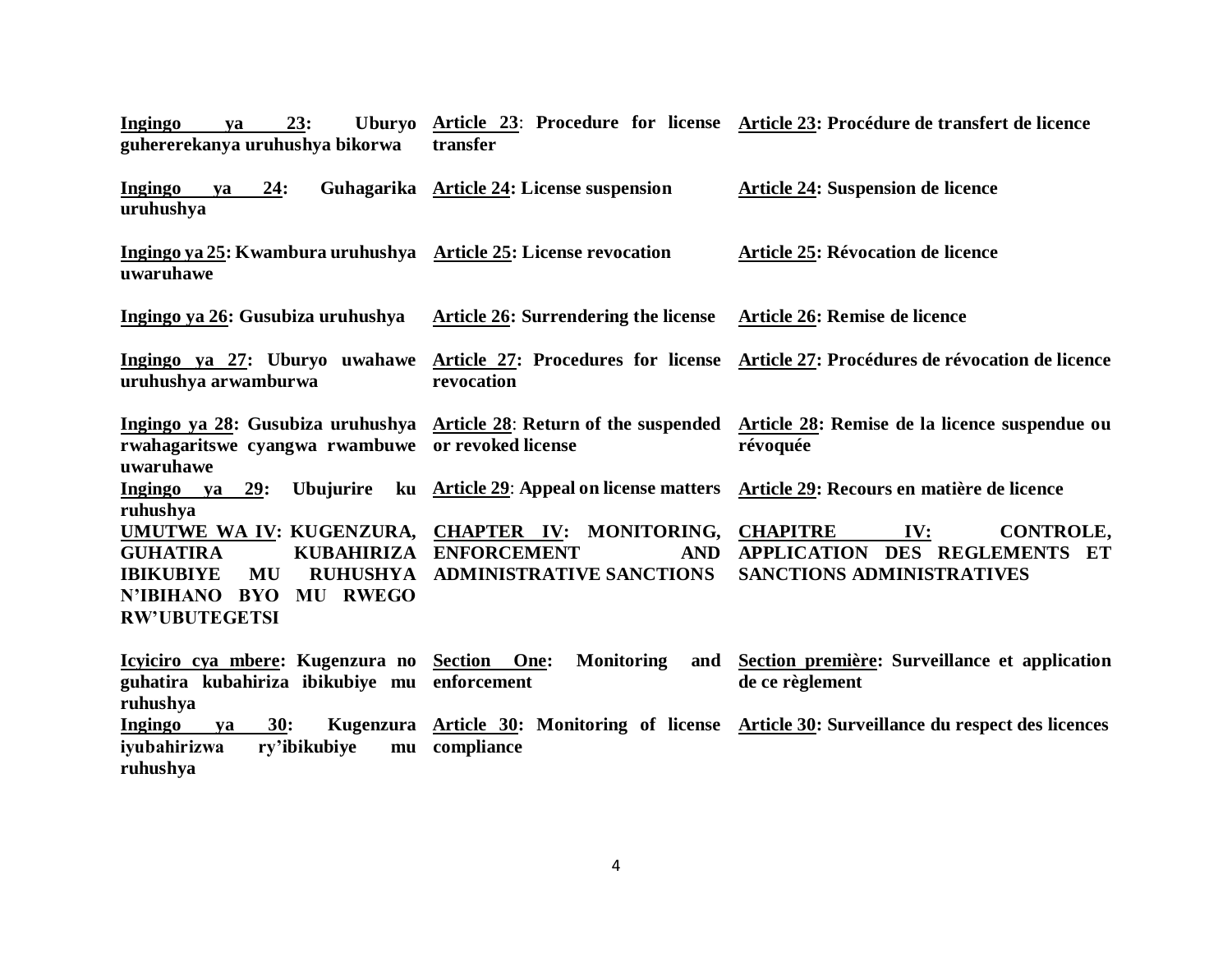| 31:<br>Ingingo<br>ya<br>iyubahirizwa<br>ry'ibikubiye<br>mu<br>ruhushya                                                                                                  | Kugenzura Article 31: License enforcement                                                                                                         | Article 31: Contrôle de mise en application des<br>contenus de la licence                                                                                                   |  |  |  |
|-------------------------------------------------------------------------------------------------------------------------------------------------------------------------|---------------------------------------------------------------------------------------------------------------------------------------------------|-----------------------------------------------------------------------------------------------------------------------------------------------------------------------------|--|--|--|
| <u>Icyliciro cya 2:</u> Ibihano byo mu rwego Section 2: Administrative sanctions<br>rw'ubutegetsi                                                                       |                                                                                                                                                   | <b>Section 2: Sanctions administratives</b>                                                                                                                                 |  |  |  |
| Ingingo ya 32: Gukora nta ruhushya                                                                                                                                      | Article 32: Operating without a Article 32: Opérer sans licence<br>license                                                                        |                                                                                                                                                                             |  |  |  |
| Ingingo ya 33: Guhererekanya<br>uruhushya nta burenganzira                                                                                                              | without authorization                                                                                                                             | Article 33: Transferring a license Article 33: Transfert d'une licence sans<br><b>autorisation</b>                                                                          |  |  |  |
| Ingingo ya 34: Gukora mu gihe<br>uruhushya rwarengeje igihe                                                                                                             | expired license                                                                                                                                   | Article 34: Operating with an Article 34: Opérer avec une licence expirée                                                                                                   |  |  |  |
| Ingingo ya 35: Kutubahiriza ishyirwa<br>mu bikorwa ry'icyemezo cyangwa<br>Amabwiriza<br>y'Urwego<br>Ngenzuramikorere                                                    | directive                                                                                                                                         | Article 35: Failure to comply with an Article 35: Défaut de se conformer à une mise<br>enforcement notice or a regulatory en demeure ou à une directive de régulation       |  |  |  |
| UMUTWE WA V:<br><b>INGINGO</b><br>Z'INZIBACYUHO N'IZISOZA<br>Ingingo ya 36: Ingingo z'inzibacyuho<br>Ingingo ya 37: Ivanwaho ry'ingingo<br>zinyuranyije n'aya Mabwiriza | <b>CHAPTER V: TRANSITIONAL</b><br><b>AND FINAL PROVISIONS</b><br><b>Article 36: Transitional period</b><br><b>Article 37: Repealing provision</b> | <b>DISPOSITIONS</b><br><b>CHAPITRE</b><br>$\mathbf{V}$ :<br><b>TRANSITOIRES ET FINALES</b><br>Article 36: Période transitoire<br><b>Article 37: Disposition abrogatoire</b> |  |  |  |
| Ingingo ya 38: Igihe aya Mabwiriza<br>atangira gukurikizwa                                                                                                              | <b>Article 38: Commencement</b>                                                                                                                   | Article 38: Entrée en vigueur                                                                                                                                               |  |  |  |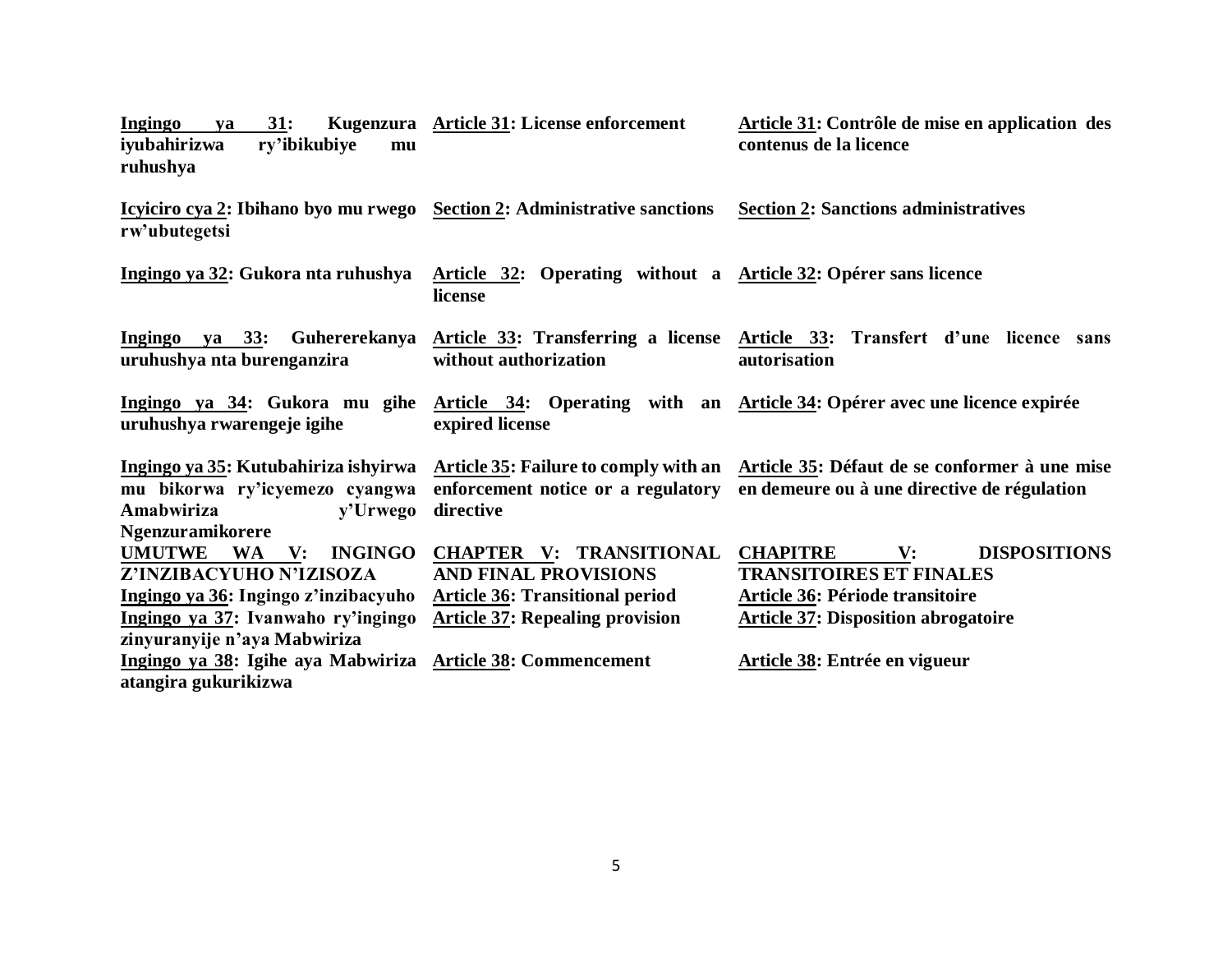#### **AMABWIRIZA** N° **CER/RURA/020 YO 29/05/2020 AGENGA ITANGWA GOVERNING LICENSING OF RY'IMPUSHYA KURI SERIVISI MULTIMEDIA SERVICES ZISAKAZA AMAKURU PROVISION IN RWANDA AKOMATANYE MU RWANDA** 012/R/MR- REGULATION N° KUWA CER/RURA/020 OF **REGLEMENT N˚ 012/R/MR-CER/RURA/020 DU 29/05/2020 REGISSANT L'OCTROI DES LICE DES** FOURNITURE DES **SERVICES MULTIMEDIAS AU RWANDA**

| Inama Ngenzuramikorere;                                                                                                                                                                                           | The Regulatory Board;                                                                                                                                                                                                                                     | Le Conseil de Régulation;                                                                                                                                                                                                                                                                                                                                                          |
|-------------------------------------------------------------------------------------------------------------------------------------------------------------------------------------------------------------------|-----------------------------------------------------------------------------------------------------------------------------------------------------------------------------------------------------------------------------------------------------------|------------------------------------------------------------------------------------------------------------------------------------------------------------------------------------------------------------------------------------------------------------------------------------------------------------------------------------------------------------------------------------|
| wa 01/03/2013 rishyiraho Urwego 01/03/2013<br>rw'Igihugu rushinzwe kugenzura Utilities<br>rikanagena<br>ububasha,imiterere,<br>n'imikorere<br>byarwo, cyane cyane mu ngingo zaryo,<br>iya 2 (1°), iya 4 n'iya 20; | establishing<br>Regulatory Authority<br>imikorere y'inzego zimwe z'imirimo (RURA) and determining its mission,<br>ifitiye Igihugu akamaro (RURA) powers, organization and functioning,<br>inshing ano, especially in Article 2 $(1^{\circ})$ , 4, and 20; | Ishingiye ku Itegeko n° 09/2013 ryo ku Pursuant to Law n° 09/2013 of Vu la Loi N° 09/2013 des 01/032013 portantes<br>Rwanda créations de l'Autorité Rwandaise de Régulation<br>de certains services d'utilité publique (RURA) et<br>déterminant sa mission, ses pouvoirs, son<br>organisation, et son fonctionnement, spécialement<br>en ses articles $2(1^{\circ})$ , 4 et $20$ ; |
| 08/02/2013<br>wa<br>itangazamakuru, cyane cyane mu especially in Article 4 and 20;<br>ngingo zaryo, iya 4 n'iya 20;                                                                                               | rigenga 08/02/2013                                                                                                                                                                                                                                        | Ishingiye ku Itegeko nº 02/2013 ryo ku Pursuant to Law nº 02/2013 of Vu la Loi nº 02/2013 du 08/02/2013 régissant les<br>regulating media, médias, spécialement en ses articles 4 et 20;                                                                                                                                                                                           |
| mu itangazabumenyi n'itumanaho, Communication<br>iya 93 n'iya 226;                                                                                                                                                | cyane cyane mu ngingo zaryo, iya 92, especially in Articles 92, 93, and 226; 93 et 226;                                                                                                                                                                   | Ishingiye ku Itegeko n° 24/2016 ryo ku Pursuant to Law n° 24/2016 of Vu la Loi n° 24/2016 du 18/06/2016 régissant les<br>wa 18/06/2016 rigenga ikoranabuhanga 18/06/2016 governing Information and technologies de l'information et de la<br>Technologies, communication, spécialement en ses articles 92,                                                                         |

Ishingiye ku myanzuro y'inama Based on the recommendations made Compte tenu des recommandations formulées lors nyunguranabitekerezo during consultative meetings held on des réunions consultatives tenues les 22 mars 2019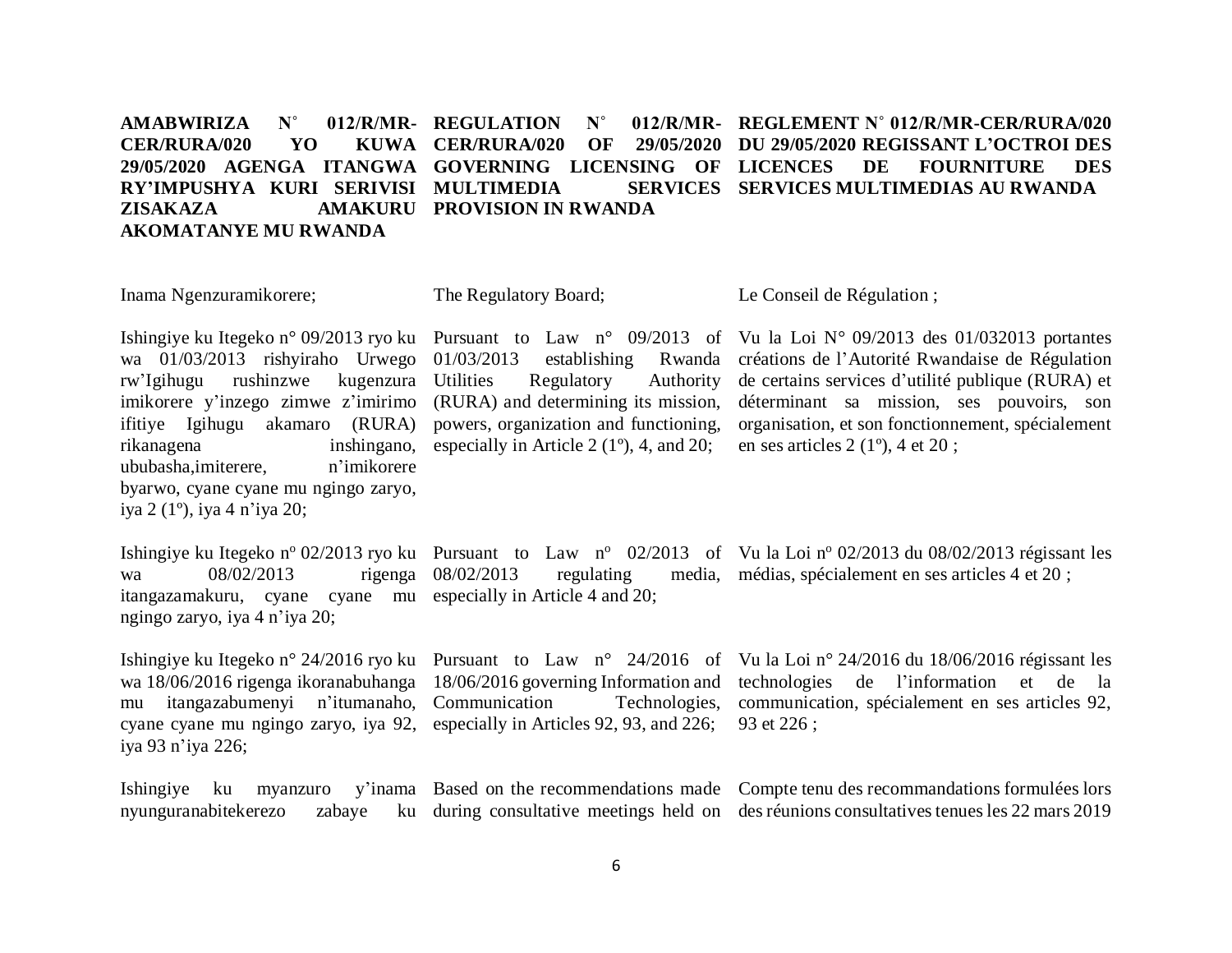matariki ya 22 Werurwe 2019 na 05 22 March 2019 and 05 March 2020 et 05 mars 2020 entre RURA et différentes parties Werurwe 2020 hagati ya RURA between RURA and different prenantes du secteur des médias ; n'abafatanyabikorwa bakora mu itangazamakuru; banyuranye stakeholders in the Media Sector;

Imaze kuyasuzuma no kuyafataho umwanzuro mu nama yayo yo ku wa deliberation in its meeting of 29/5/2020 ; 29/5/2020; due consideration 29/5/2020; Après examen et délibération lors de sa réunion du

Ishyizeho Amabwiriza akurikira: Hereby issues the following Edicte le Règlement suivant : Regulation:

#### **UMUTWE WA MBERE: INGINGO CHAPTER ONE: GENERAL RUSANGE PROVISIONS CHAPITRE PREMIER : DISPOSITIONS GENERALES**

#### **Ingingo va mbere: Mabwiriza agamije Article One: Purpose Article premier : Objet**

Aya Mabwiriza agamije gushyiraho The purpose of this Regulation is to Le présent Règlement a pour objet de mettre en uburyo bw'imitangire y'impushya establish a licensing and regulatory n'amategeko agenga itangwa rya framework for providing multimedia réglementaire applicables à la fourniture des serivisi z'isakazamakuru rikomatanye services in Rwanda. mu Rwanda. place un cadre d'octroi des licences et un cadre services multimédias au Rwanda.

#### **Ingingo ya 2: Ibisobanuro Article 2**: **Definition of terms and Article 2 : Définitions des termes et acronymes by'amagambo n'impine acronyms**

Muri aya Mabwiriza, akurikira n'impine bifite ibisobanuro and acronyms have the following acronymes suivants sont définis comme suit :bikurikira: In this Regulation, the following terms Aux fins du présent Règlement, les termes et les meanings: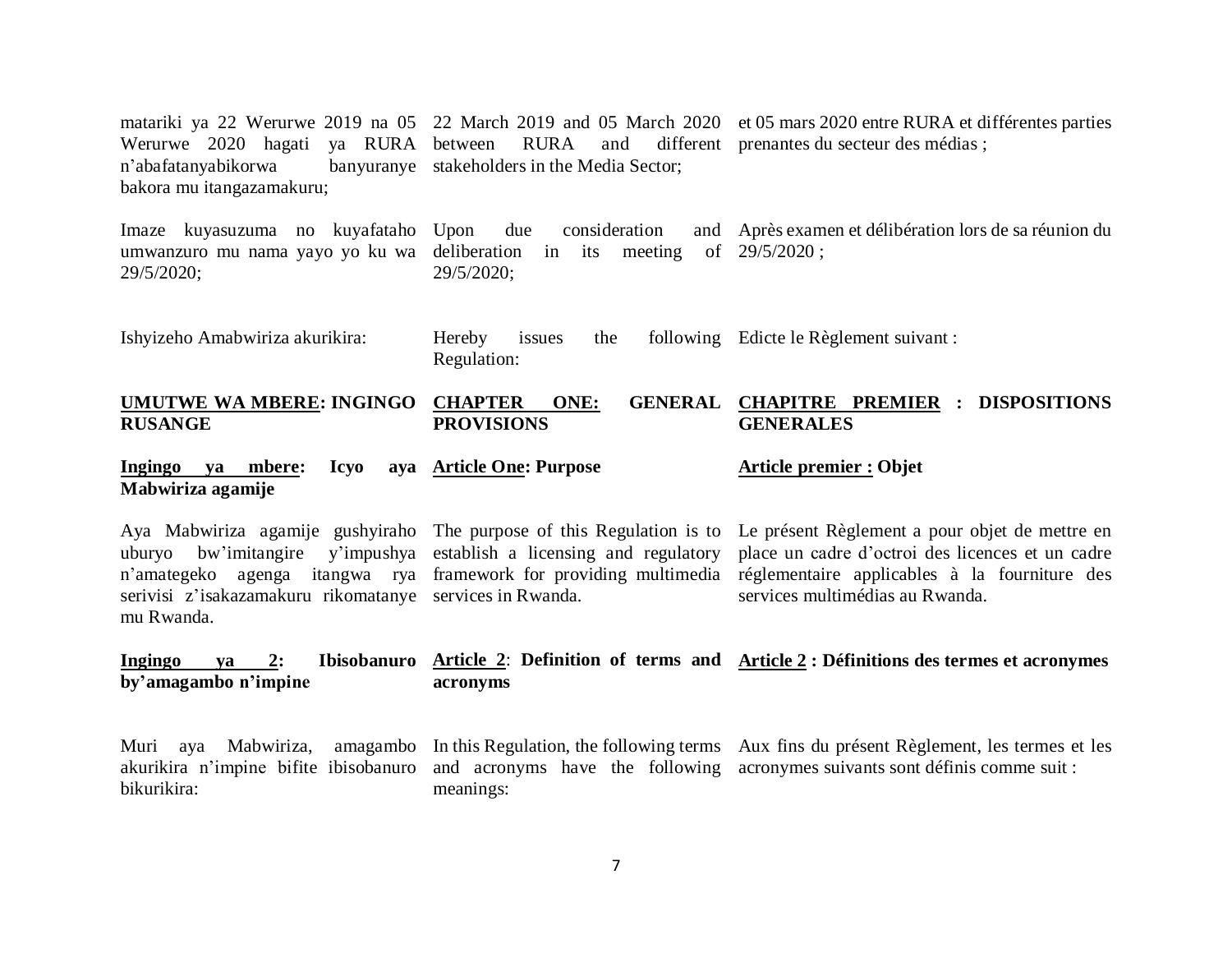- 1. **isakazamakuru**: iyoherezwa 1. **broadcasting**: Emission or cyangwa ihererekanywa ry'amajwi cyangwa amashusho hakoreshejwe uburyo bw'inyakiramajwi cyangwa inyakiramajwi n'amashusho bwabugenewe. Iyoherezwa rishobora gukoresha impuzamirongo ya radiyo, urutsinga, umuyoboro wihuta wa "fibre optic", icyogajuru cyangwa se ubu buryo bwose buhurijwe hamwe mu buryo ubu n'ubu;
- serivisi yose igamije kugeza amakuru kuri rubanda hakoreshejwe amajwi cyangwa amajwi n'amashusho ku gice cy'abantu runaka cyangwa ku bafatabuguzi ba serivisi iyi n'iyi cyangwa ku ngeri runaka za serivisi;
- 3. **ibikubiye mu** amakuru ari mu buryo bw'amagambo n'andi majwi, inyandiko, amashusho, ibishushanyo byaba biri hamwe cyangwa biyega, ubwo buryo bukaba bushobora gukorwa, gufatwa, kubikwa, kongera

transmission of sound or images for direct reception by the general public by means of receivers adapted for that purpose, whether the delivery is achieved by means of or uses the radio frequency spectrum, cable, optical fiber, satellite or any combination of these;

1. **Radiodiffusion** : émission ou transmission du son ou des images au moyen de récepteurs audio ou audiovisuels adaptés à cet effet. La transmission peut utiliser le spectre radio, le câble, la fibre optique, le satellite ou n'importe quelle combinaison de ceux-ci ;

- 2. **serivisi z'isakazamakuru**: 2. **broadcasting services:** any service which consists of the broadcasting of audio or audiovisual programs to the public, group of the public or subscribers to such service or a class of provided services;
	- **butumwa:** 3. **content:** information in the form of 3. speech and other sound, text, data or images, drawings including cartoons and other related characters whether still or moving, capable of being created, manipulated, stored, retrieved or communicated electronically;

2. **services de radiodiffusion**: tout service qui consiste à émettre les programmes de diffusion sonore ou audiovisuel destinés au public, à une partie du public ou aux abonnés à un tel service ou une catégorie de services;

> **contenu**: informations sous forme de signaux vocaux et autres sons, de texte, de données ou d'images, de dessins, y compris des dessins animés et d'autres représentations connexes, qu'ils soient immobiles ou en mouvement, susceptibles d'être créés, manipulés, stockés, récupérés ou transmis par voie électronique;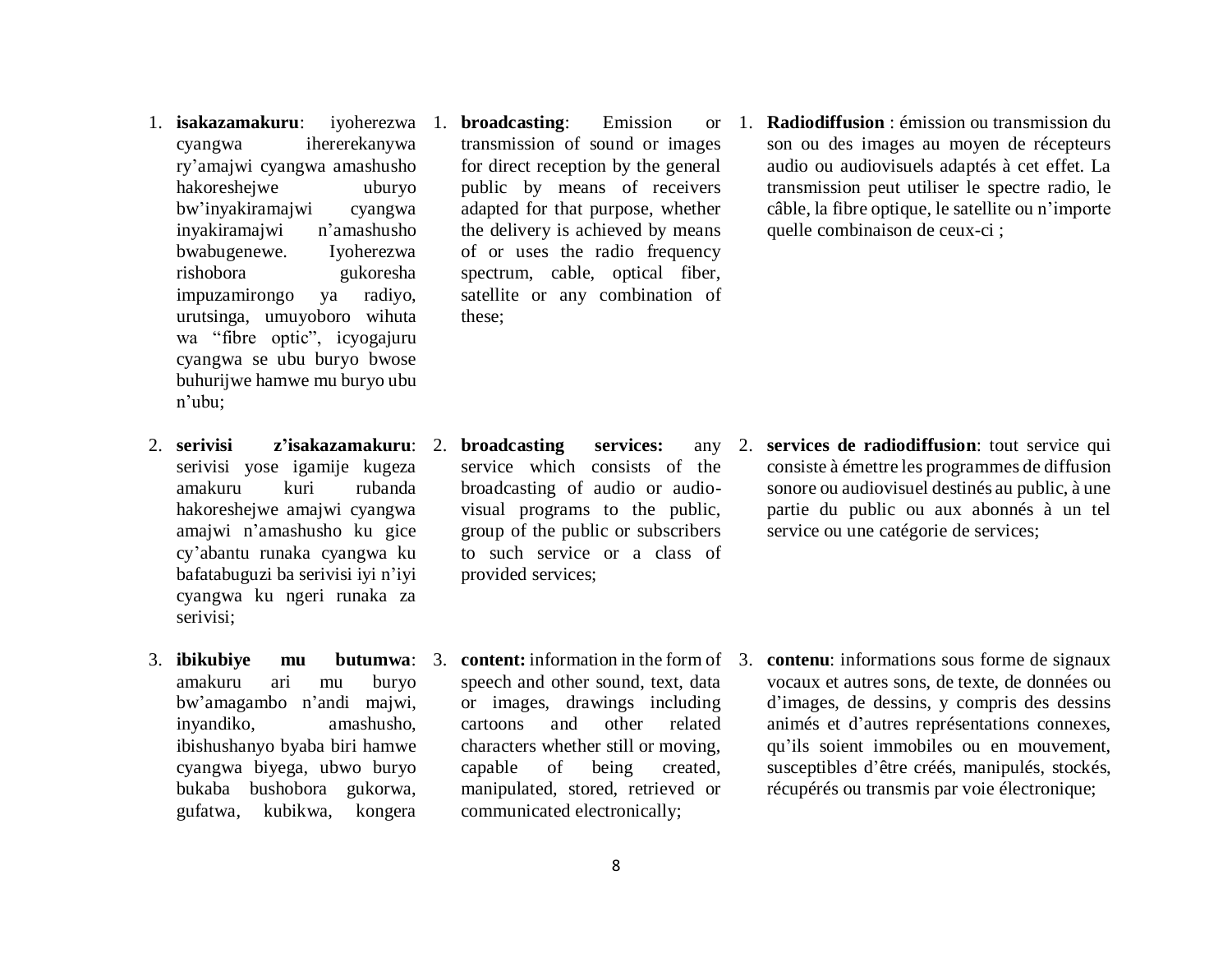kuboneka cyangwa kugezwa ku bandi mu buryo bw'ikoranabuhanga;

- umuntu wahawe n'Urwego Ngenzuramikorere uruhushya rwo gutanga serivisi za interineti;
- **IP cyangwa serivisi ya IPTV**: serivisi isakaza televiziyo itanga amashusho agezweho, igakoresha ikoranabuhanga ry'umurongo mugari rishingiye kuri IP;
- 6. **radiyo yo kuri** serivisi ya radiyo inyura ku muyoboro wa interineti cyangwa serivisi ya radio isakaza amakuru idafite sitidiyo ifatika;
- 7. **televiziyo yo kuri interineti**: 7. **Internet television**: a television shene ya televiziyo inyura ku muyoboro wa interineti;
- **ikoresha IP**: urubuga
- 4. **utanga serivisi za interineti**: 4. **Internet Service Provider**: a person who is licensed by the Regulatory Authority to provide internet services;
- 5. **serivisi ya televiziyo ikoresha** 5. **Internet Protocol TV Service or "IPTV service"**: a TV broadcasting service comprising digital TV signals delivered using Internet Protocol ("IP") based broadband technology;
	- **interneti:** 6. **Internet radio:** a radio service 6. provided over the Internet network or unmanaged transmission radio service without having a physical studio;
		- channel provided over the Internet network;
		- driven and controlled platform in
- 4. **fournisseur de services Internet** : personne autorisée par l'Autorité de Régulation à fournir des services Internet ;
- 5. **service de télévision fondée sur le protocole Internet ou « service de TVIP »** : service de diffusion de télévision comprenant des signaux de télévision numérique utilisant la technologie à large bande reposant sur le protocole Internet (« IP »)
- radio Internet : service radio fourni par le réseau Internet ou par le service radio non géré n'ayant pas de studio physique ;
- 7. **télévision Internet** : chaîne de télévision fournie sur le réseau Internet ;
- 8. **utanga serivisi ya televiziyo**  8. **IPTV provider:** an operator 8. **fournisseur de service TVIP:** plate-forme pilotée et contrôlée par l'opérateur dans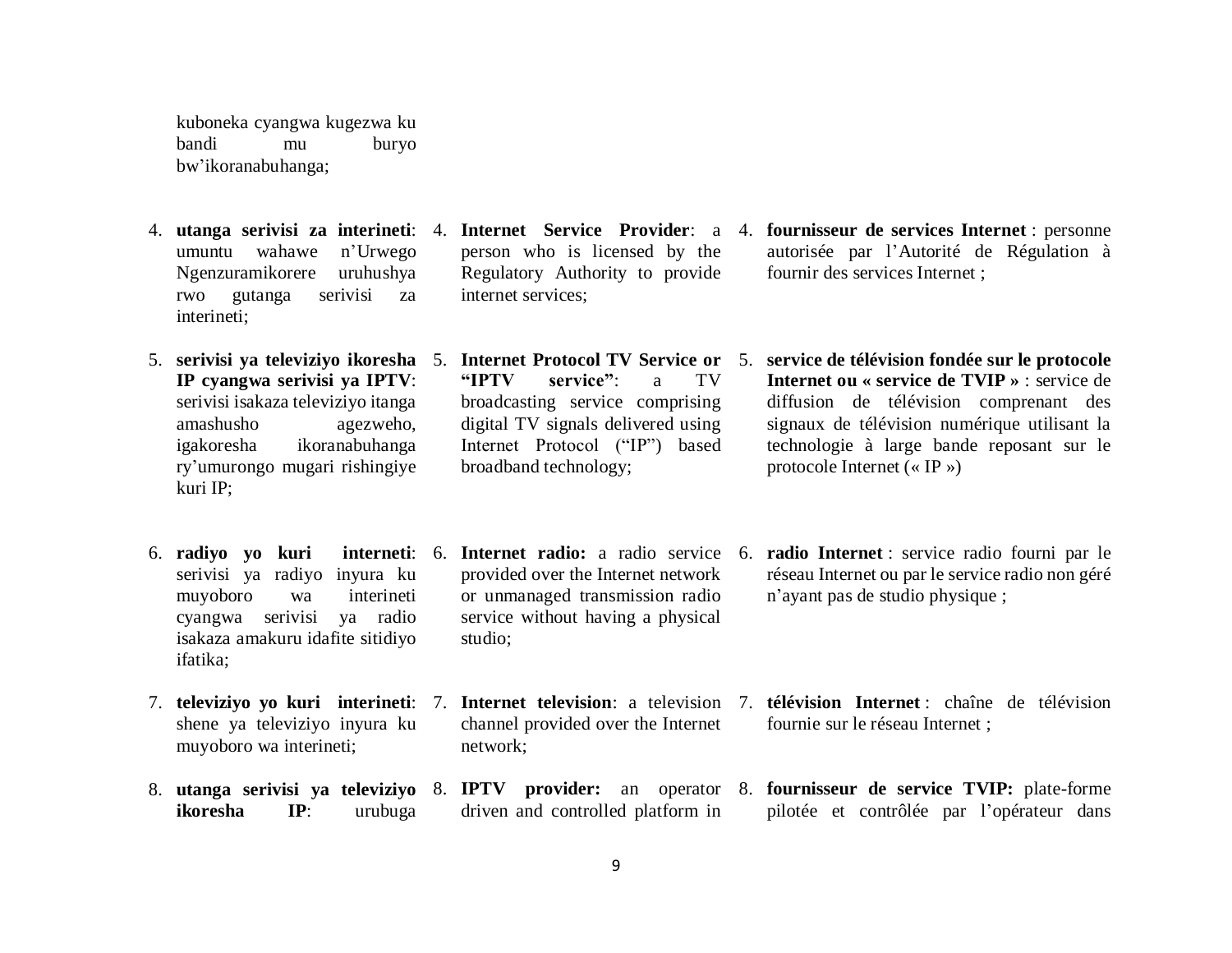ruyoborwa rukanagenzurwa n'uwarushinze, aho urukoresha akorana mu buryo butaziguye n'ibikoresho byashyizweho n'uwarushinze mu itsinda runaka ry'abarukoresha;

- 9. **uruhushya**: icyemezo utanga servisi uburenganzira bwo gukora imirimo runaka cyangwa gutanga serivisi runaka;
- wese wahawe n'Urwego Ngenzuramikorere inyandiko imwemerera gutanga serivisi z'isakazamakuru rikomatanye mu buryo buteganywa n'aya Mabwiriza;
- **rigendanwa**: iyohereza n'iyakira ry'ubutumwa bwa televiziyo, bw'amashusho n'ubw'amajwi mu buryo budakoresheje insinga, ku bikoresho bigendanwa cyangwa bishobora kugendanwa;
- 12. **serivisi zisakaza amakuru** 12. **multimedia services**: refer to **akomatanye** : serivisi zisakaza amakuru ashobora kuba

which the consumer directly interacts with equipment installed by operator in closed user group;

- 9. **license**: an authorization allowing an operator to conduct certain activities and/or provide services;
- 10. **uwahawe uruhushya**: umuntu 10. **licensee**: any person to whom a legal document has been issued by the Regulatory Authority to provide multimedia services under this Regulation;
- 11. **televiziyo ikoresha itumanaho**  11. **mobile television:** wireless transmission and subsequent reception of television content, video and voice to platforms that are either moving or capable of moving;
	- media services such as data or text, visual image, audio, audio-visual

laquelle le consommateur interagit directement avec les équipements installés par l'opérateur dans un groupe fermé d'utilisateurs ;

- 9. **licence** : acte administratif autorisant un opérateur à effectuer certaines opérations et/ou à offrir des services ;
- 10. **titulaire de licence** : toute personne à laquelle un document juridique a été délivré par l'Autorité de Régulation pour fournir des services multimédias en vertu du présent Règlement ;
- 11. **télévision mobile** : transmission sans fil et réception ultérieure de contenu télévisuel, vidéo et vocal sur des plates-formes mobiles ou capables de se déplacer ;

12. **services multimédias** : désignent les services multimédias tels que les données ou texte, image visuelle, audio, audiovisuelle offerts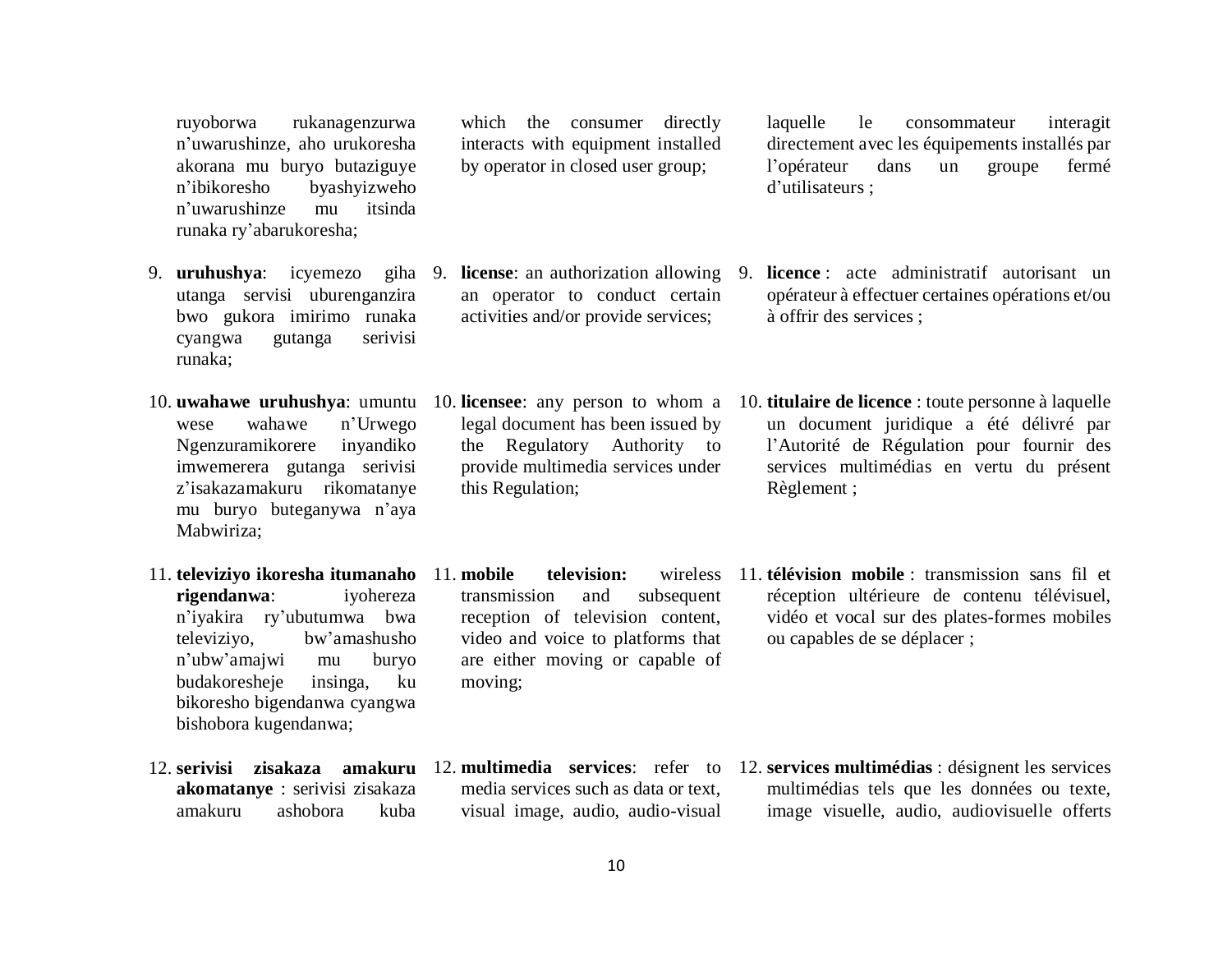inyandiko, ishusho, amajwi, amajwi n'amashusho, zihabwa abafatabuguzi hifashishijwe ibikoresho koranabuhanga birimo ibinyamakuru byo kuri interineti, radiyo na televiziyo byo kuri interineti, videwo zisabwa, televiziyo ikoresha IP na televiziyo ikoresha itumanaho rigendanwa;

- 13. **utanga serivisi z'imiyoboro**: 13. **network service provider**: abafite imiyoboro bahawe impushya zo gutanga ibikorwa remezo by'imiyoboro, nk'abakora ibikorwa by'itumanaho, abatanga imiyoboro y'amajwi n'amashusho n'abatanga serivisi za interineti bohereza ubutumwa bw'abafite impushya zo gutanga serivisi z'isakazamakuru;
- 14. **ikinyamakuru cyo kuri interineti**: inyandiko y'ikinyamakuru iri kuri interinet, ikaba ubwayo ari ikinyamakuru kihagije cyangwa ikaba ari inyandukuro y'ikinyamakuru cyandikwa;

offered to the end users through an electronic device including but not limited to Online newspaper, Internet radio, Internet TV, Audio and VoD, IPTV and Mobile TV;

aux utilisateurs finaux via un appareil électronique, y compris, mais sans s'y limiter, le journal en ligne, la radio Internet, la télévision Internet, l'audio et la VoD, la TVIP et la télévision mobile;

network' owners licensed to provide network infrastructure such as telecom operators, signal distributors and internet service providers carrying the content of multimedia services licensees;

13. **fournisseur des services réseau**: propriétaires de réseaux autorisés à fournir une infrastructure de réseau, tels que des opérateurs de télécommunications, des distributeurs de signaux et des fournisseurs de services Internet diffusant le contenu des titulaires de licences de services multimédias ;

- 14. **online newspaper**: online version of a newspaper, either as a standalone publication or as the online version of a printed version;
- 14. **journal en ligne**: version en ligne d'un journal, soit en tant que publication indépendante, soit en tant que version en ligne d'une version imprimée ;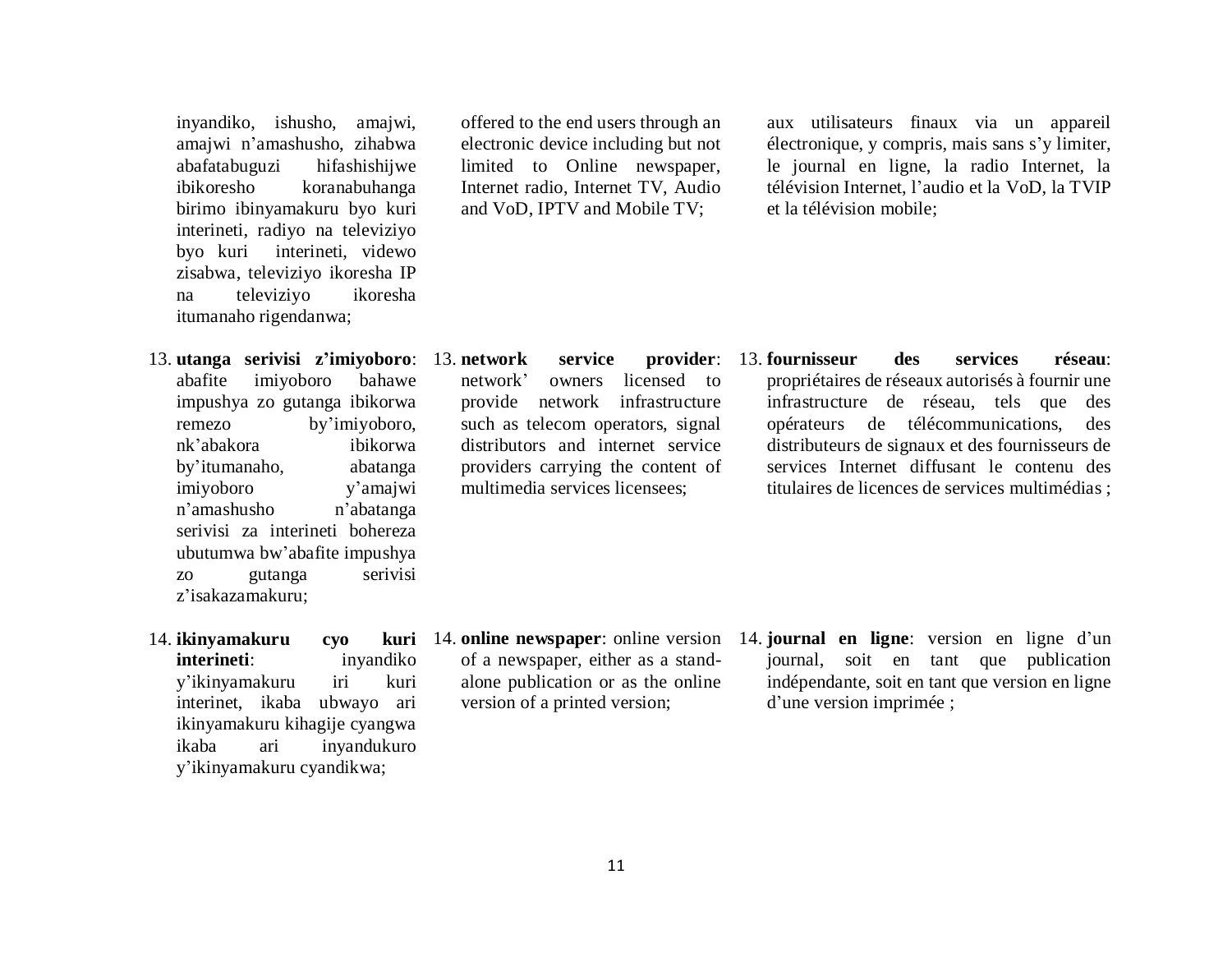- Urwego rw'Igihugu rushinzwe kugenzura imikorere y'inzego zimwe z'imirimo ifitiye Igihugu akamaro;
- 16. **serivisi yo gusakaza amajwi n'amashusho**: kugeza ibikorwa remezo by'imiyoboro n'umuyoboro nsakazamakuru ku batanga serivisi z'ibikubiye mu isakazamakuru, harimo no kugeza ku mufatabuguzi ibikubiye mu isakazamakuru binyujijwe kuri interineti;
- **ifatabuguzi**: serivisi isakaza televiziyo yo kuri interineti, igahabwa abayireba ari uko bishyuye amafaranga y'ifatabuguzi;
- 18. **videwo zisabwa**: isakaza amajwi n'amashusho igatangwa n'utanga serivisi z'isakazamakuru kugira ngo umuntu arebe amakuru runaka ku gihe ashaka nyuma yo kwishyura amafaranga no kubisaba yifashishije urutonde rwa gahunda rwatoranyijwe
- Utilities Regulatory Authority;
- 16. **signal distribution service**: making available network facilities and distribution network to the content services providers, and includes the operation of content distribution over the internet to the customer premise;
- internet based TV broadcasting service made available to viewers only upon the payment of a subscription fee;
- 18. **Video on demand (VoD):** an audio-visual broadcasting service provided by a media service provider for the viewing of programs at the moment chosen by the user upon the payment and at his individual request on the basis of a catalogue of programs selected by the media service provider.
- 15. **Urwego Ngenzuramikorere**: 15. **Regulatory Authority**: Rwanda 15. **Autorité de Régulation** : Autorité Rwandaise de Régulation de certains services d'utilité publique;
	- 16. **service de distribution des signaux** : rendre accessibles les installations de réseau et le réseau de distribution aux fournisseurs de services de contenu, et cela comprend l'opération de la distribution de contenu sur Internet dans les prémisses du client ;
- 17. **serivisi ya televiziyo isaba**  17. **subscription TV service:** an 17. **service de télévision d'abonnement**: service de diffusion de télévision sur Internet mis à la disposition des téléspectateurs uniquement moyennant paiement d'un abonnement ;
	- 18. **vidéo à la demande (VoD)** : service de diffusion audiovisuelle fourni par un fournisseur des services de médias pour la visualisation de programmes au moment choisi par l'utilisateur après paiement et à sa demande individuelle sur base d'un catalogue des programmes sélectionné par le fournisseur de services de médias.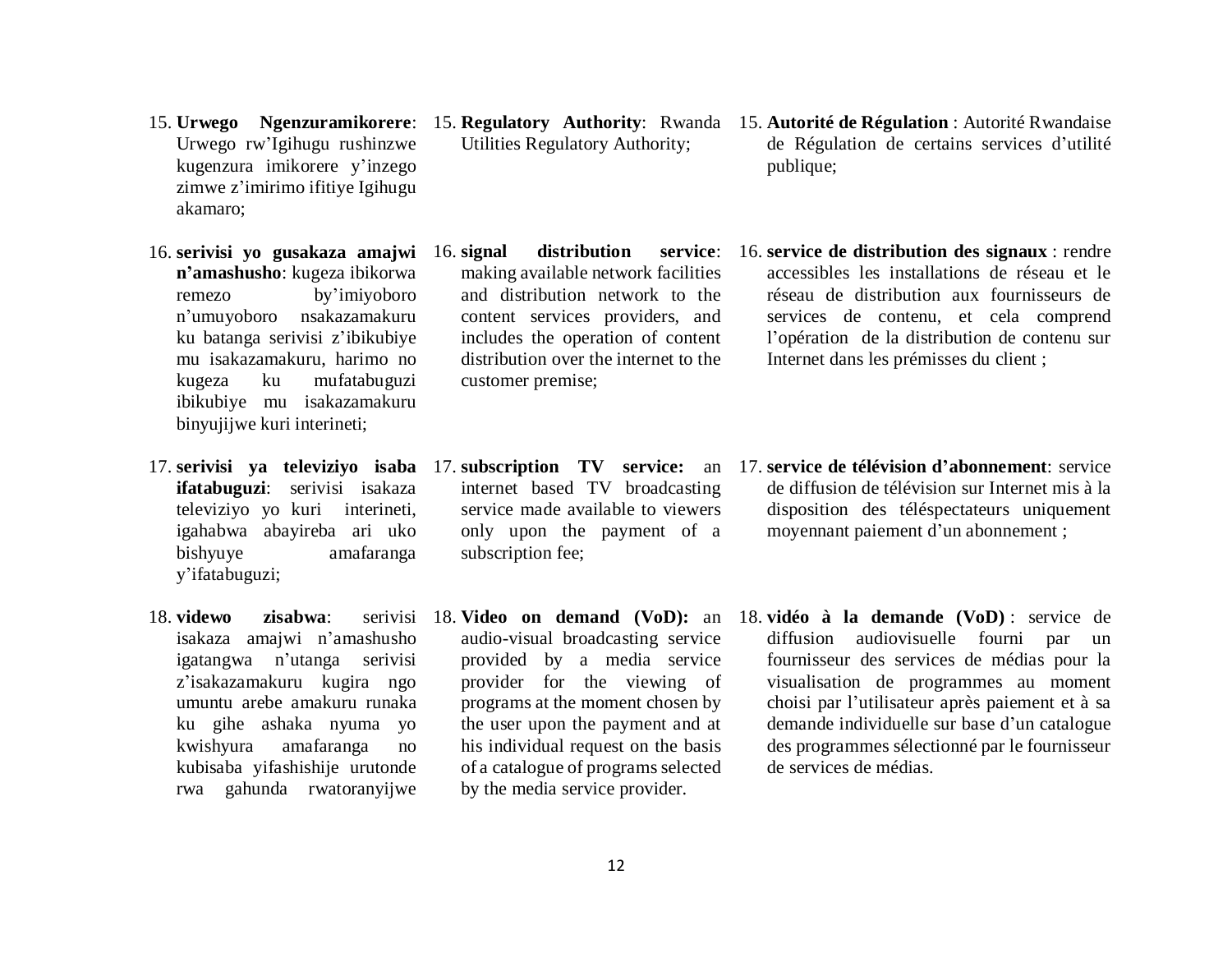| serivisi<br>n'utanga<br>z'isakazamakuru.<br>19. IPTV:<br>Internet<br>Protocol<br>Television |                                | 19. IPTV: Internet Protocol Television 19. IPTV: Internet Protocol Television |  |  |
|---------------------------------------------------------------------------------------------|--------------------------------|-------------------------------------------------------------------------------|--|--|
|                                                                                             |                                |                                                                               |  |  |
| 20. TV: Television                                                                          | 20. TV: Television             | 20. TV: Television                                                            |  |  |
|                                                                                             |                                |                                                                               |  |  |
| 21. VoD: Video on Demand                                                                    | 21. VoD: Video on demand       | 21. VoD : Video on Demand                                                     |  |  |
|                                                                                             |                                |                                                                               |  |  |
| 22. IP: Internet Protocol                                                                   | 22. IP: Internet protocol      | 22. IP: Internet Protocol                                                     |  |  |
|                                                                                             |                                |                                                                               |  |  |
| 23. ITU: International                                                                      | 23. ITU:<br>International      | 23. ITU: International Telecommunication Union                                |  |  |
| <b>Telecommunication Union</b>                                                              | <b>Telecommunication Union</b> |                                                                               |  |  |
|                                                                                             |                                |                                                                               |  |  |
| 24. RURA:<br>Utilities<br>Rwanda                                                            | 24. RURA:<br>Rwanda            | Utilities 24.24. RURA: Rwanda Utilities Regulatory                            |  |  |
| <b>Regulatory Authority</b>                                                                 | Regulatory                     | Authority.                                                                    |  |  |
|                                                                                             |                                |                                                                               |  |  |

#### **Ingingo ya 3: Ibirebwa n'aya Article 3: Scope Mabwiriza**

Aya Mabwiriza areba umuntu wese cyangwa ikigo gifite ubuzima gatozi bitanga serivisi z'ibinyamakuru byo kuri interineti, serivisi za radiyo yo kuri interineti, serivisi za televiziyo yo kuri interineti, serivisi za videwo zisabwa, televiziyo ikoresha IP, serivisi za televiziyo ikoresha itumanaho rigendanwa n'izindi serivisi z'isakazamakuru bijyanye.

This Regulation shall apply to any natural or legal person who provides online newspaper, Internet radio services, Internet TV services, VoD services, IPTV, Mobile TV services and other related multimedia services. Le présent Règlement s'applique à toute personne physique ou morale qui fournit des services des journaux en ligne, des services de radio Internet, des services de télévision sur Internet, des services VoD, TVIP, des services de télévision mobile et d'autres services multimédias connexes.

**Article 3 : Champs d'application**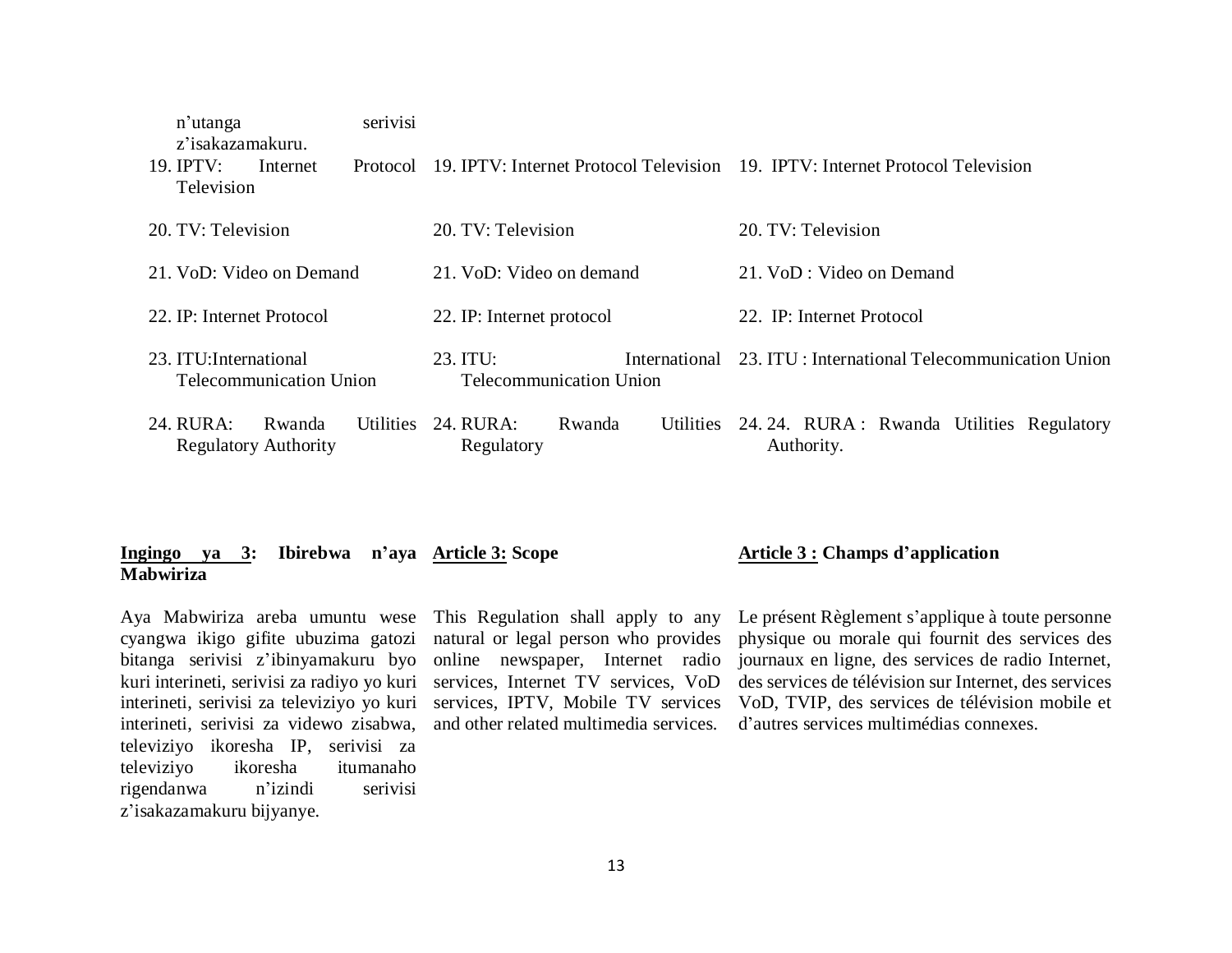#### **UMUTWE WA II: AMAHAME AGENGA SERIVISI GOVERNING THE Z'ISAKAZAMAKURU RIKOMATANYE CHAPTER II: PRINCIPLES CHAPITRE II : PRINCIPES REGISSANT MULTIMEDIA SERVICES LES SERVICES MULTIMEDIAS**

## agenga itangwa rya **z'isakazamakuru rikomatanye**

serivisi z'umuyoboro wifuza gutanga serivisi z'isakazamakuru azinyujije ku services through his or her network muyoboro we agomba kubanza kubona must first obtain a multimedia service uruhushya rutangwa n'Urwego provision license from the Regulatory Ngenzuramikorere. gusakaza amakuru y'umuntu utanga content of any multimedia service utarabiherewe uruhushya n'Urwego Regulatory Authority. Ngenzuramikorere.

## **z'umutekano**

Mu bijyanye na serivisi atanga hakurikijwe ibiteganywa n'aya Mabwiriza, uwahawe uruhushya agomba gufata ingamba z'umutekano zihamye kandi zikwiye agamije kurinda ubuzima n'ibintu, harimo kubirinda guhura n'imirasire yangiza ituruka mu bikoresho n'inyubako akoresha muri installation from such operations. byobikorwa .

## **Ingingo ya 4: Amabwiriza rusange Article 4: General conditions for providing multimedia services**

wishing to provide multimedia Birabujiiwe Authority. It is prohibited to carry the

#### **Article 4 : Conditions générales préalables à la fourniture des services multimédias**

Uwahawe uruhushya rwo gutanga Network Service Provider licensee Le titulaire de licence de fourniture des services de serivisi z'isakazamakuru rikomatanye provider who is not licensed by the pas autorisées par l'Autorité de Régulation. réseau souhaitant fournir des services multimédias via son réseau doit d'abord obtenir une licence auprès de l'Autorité de Régulation pour la fourniture des services multimédias. Il est interdit de diffuser le contenu de tout fournisseur des services multimédias dont les opérations ne sont

### **Ingingo ya 5: Kubahiriza ingamba Article 5: Compliance with the Article 5 : Respect des mesures de sécurité safety measures**

services provided or maintained under this Regulation take proper and adequate safety measures to safeguard life or property, including exposure to any electrical emissions or radiations emanating from equipment or

The Licensee shall in respect of Le titulaire de licence doit, en ce qui concerne les services fournis ou entretenus en vertu du présent Règlement, prendre des mesures de sécurité appropriées et adéquates pour protéger la vie ou les biens, y compris l'exposition à toutes les émissions ou radiations électriques émanant des équipements ou de l'installation résultant de ces opérations.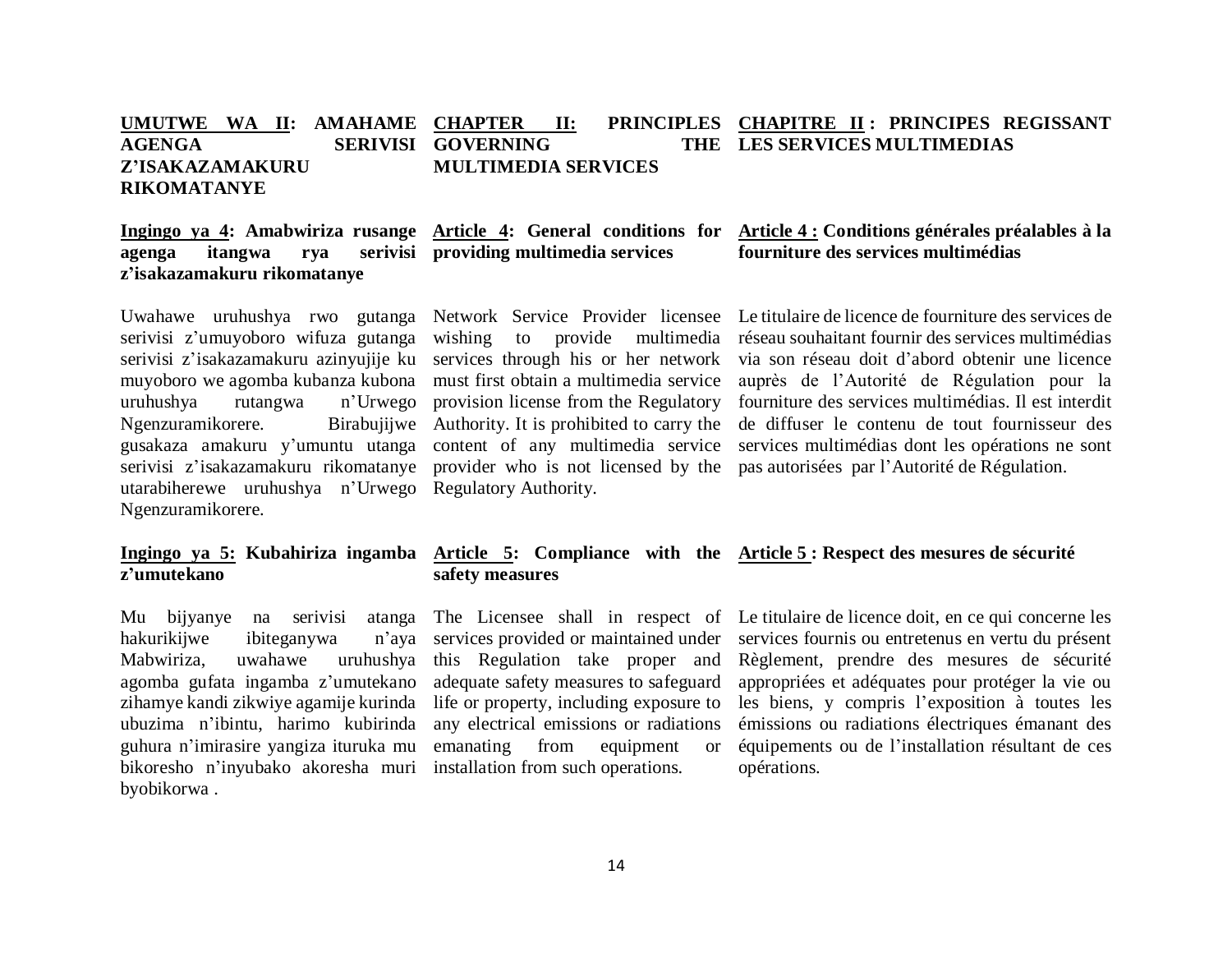#### **Ingingo ya 6: Shene z'ubuntu na Article 6: Free to air and must carry shene zitegetswe**

Umuntu wese wahawe uruhushya rwo gutanga serivisi za televiziyo ikoresha IP yemerewe guhuriza shene z'ubuntu na shene zitegetswe muri "bouquet" imwe, agakora ku buryo shene z'ubuntu zikomeza kugera ku bafatabuguzi nibura mu mezi atatu (3) akurikira igihe expiration of the subscription date. cy'irangira ry'ifatabuguzi. Shene zitegetswe zigomba gusakazwa hakurikijwe amabwiriza azigenga.

## **Ingingo ya 7: Televiziyo ikoresha Article 7: Mobile TV and Technical itumanaho rigendanwa n'amabwiriza ya tekiniki agenga televiziyo ikoresha IP**

televiziyo ikoresha itumanaho rigendanwa na televiziyo ikoresha IP rugomba kubahiriza amabwiriza agenga televiziyo ikoresha itumanaho rigendanwa na televiziyo ikoresha IP agaragara mu mabwiriza mpuzamahanga agenga itumanaho, amwe muri ayo mabwiriza akaba ari: ITU-T H.622.1 (ibijyanye n'imiterere n'imikorere by'imiyoboro yo mu rugo yemera serivisi za televiziyo ikoresha H.730-H.739 (IPTV Middleware). IP), H.700-H.719 (imiterere rusange ya televiziyo ikoresha IP), H.720-H.729

## **channels**

Any IPTV licensed operator is allowed to combine both free to air and subscription channels in one bouquet provided that free to air channels remains accessible to subscribers at least three (3) months following the Must carry channels shall be carried in line with Regulations governing must carry channels.

## **Standards for IPTV standards**

Uruhushya rwo gutanga serivisi za The license for mobile TV and IPTV standards for Mobile and IPTV specified under the International Telecommunication Standards which include but are not limited to: ITU-T H.622.1 (Architecture and functional requirements for home networks supporting IPTV services), H.700- H.719 (IPTV General aspects), H.720- H.729 (IPTV Terminal Devices) and TVIP).

#### **Article 6 : Chaînes gratuites et chaînes à diffusion obligatoire**

Tout opérateur, titulaire d'une licence de TVIP, est autorisé à combiner à la fois les chaînes gratuites et les chaînes à diffusion obligatoire en un bouquet, à condition que les chaînes gratuites restent accessibles aux abonnés au moins trois (3) mois après l'expiration de la date d'abonnement. Les chaînes à diffusion obligatoire doivent être diffusées conformément aux règlements régissant les chaînes à diffusion obligatoire.

#### **Article 7 : Télévision mobile et normes techniques pour TVIP**

services must be compliant with the TVIP doit être conforme aux normes pour la La licence de services de télévision mobile et de télévision mobile et TVIP spécifiées dans les Normes internationales des télécommunications qui incluent mais sans se limiter à: UIT-T H.622.1 (Architecture et spécifications fonctionnelles pour la prise en charge des services de TVIP dans le réseau domestique), H.700-H.719 (aspects généraux de TVIP), H.720-H.729 (dispositifs terminaux de TVIP) et H.730-H.739 (middleware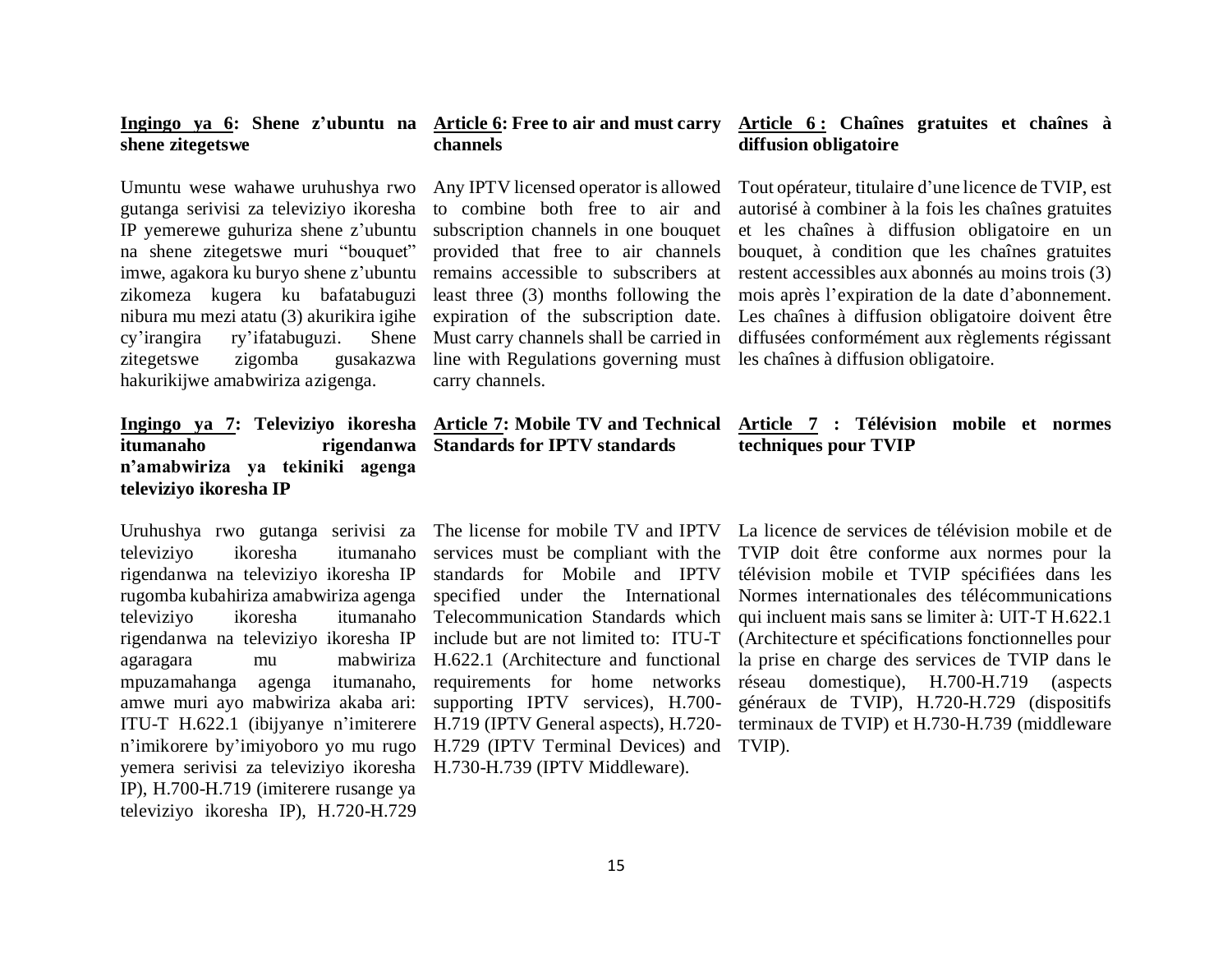(ibikoresho bya nyuma byakira televiziyo ikoresha IP) na H.730-H.739 (porogaramu ya mudasobwa yunganira televiziyo ikoresha IP).

| UMUTWE WA III: ITANGWA CHAPTER III:<br>ZO<br><b>GUTANGA REGIME</b><br><b>RY'IMPUSHYA</b><br><b>Z'ISAKAZAMAKURU</b><br><b>SERIVISI</b><br><b>RIKOMATANYE</b><br><b>Icyiciro</b><br>mbere:<br>cya<br>uruhushya                                                                                                                                                                                           | <b>FOR</b><br><b>MULTIMEDIA</b><br><b>SERVICES</b><br>Gusaba Section One: License application | LICENSING CHAPITRE III: CADRE D'OCTROI DES<br><b>LES</b><br><b>LICENCES</b><br><b>POUR</b><br><b>SERVICES</b><br><b>MULTIMEDIAS</b><br>Section première : Demande de licence                                                               |  |
|--------------------------------------------------------------------------------------------------------------------------------------------------------------------------------------------------------------------------------------------------------------------------------------------------------------------------------------------------------------------------------------------------------|-----------------------------------------------------------------------------------------------|--------------------------------------------------------------------------------------------------------------------------------------------------------------------------------------------------------------------------------------------|--|
| gutanga serivisi z'isakazamakuru service provision<br>rikomatanye                                                                                                                                                                                                                                                                                                                                      |                                                                                               | Ingingo ya 8: Uruhushya rwo Article 8: License for Multimedia Article 8: Licence de fourniture des services<br>multimédias                                                                                                                 |  |
| Umuntu wese ushaka kugeza serivisi Any person who intends to provide<br>z'isakazamakuru kuri rubanda, agomba multimedia services to the general<br>kubisabira<br>uruhushya<br>n'Urwego Ngenzuramikorere. Nta Regulatory Authority. No person shall<br>muntu wemerewe gutanga serivisi offer multimedia services without a<br>z'isakazamakuru rikomatanije adafite valid license.<br>uruhushya rwemewe. | rutangwa public must apply for a license to the                                               | Toute personne qui désire fournir des services<br>multimédias au public doit soumettre une<br>demande de licence à l'Autorité de Régulation.<br>Aucune personne n'est autorisée à offrir des<br>services multimédias sans licence valable. |  |
| gutanga serivisi z'isakazamakuru service provision license<br>rikomatanye rumara                                                                                                                                                                                                                                                                                                                       |                                                                                               | Ingingo ya 9: Igihe uruhushya rwo Article 9: Validity of Multimedia Article 9: Validité d'une licence de fourniture<br>des services multimédias                                                                                            |  |
| Uruhushya rwo<br>igihe cy'imyaka itanu (5) gishobora years renewable.<br>kongerwa.                                                                                                                                                                                                                                                                                                                     |                                                                                               | gutanga serivisi The license to provide multimedia La licence de fourniture des services multimédias<br>z'isakazamakuru rikomatanije rumara services shall have a validity of five (5) a une validité de cinq (5) ans renouvelables.       |  |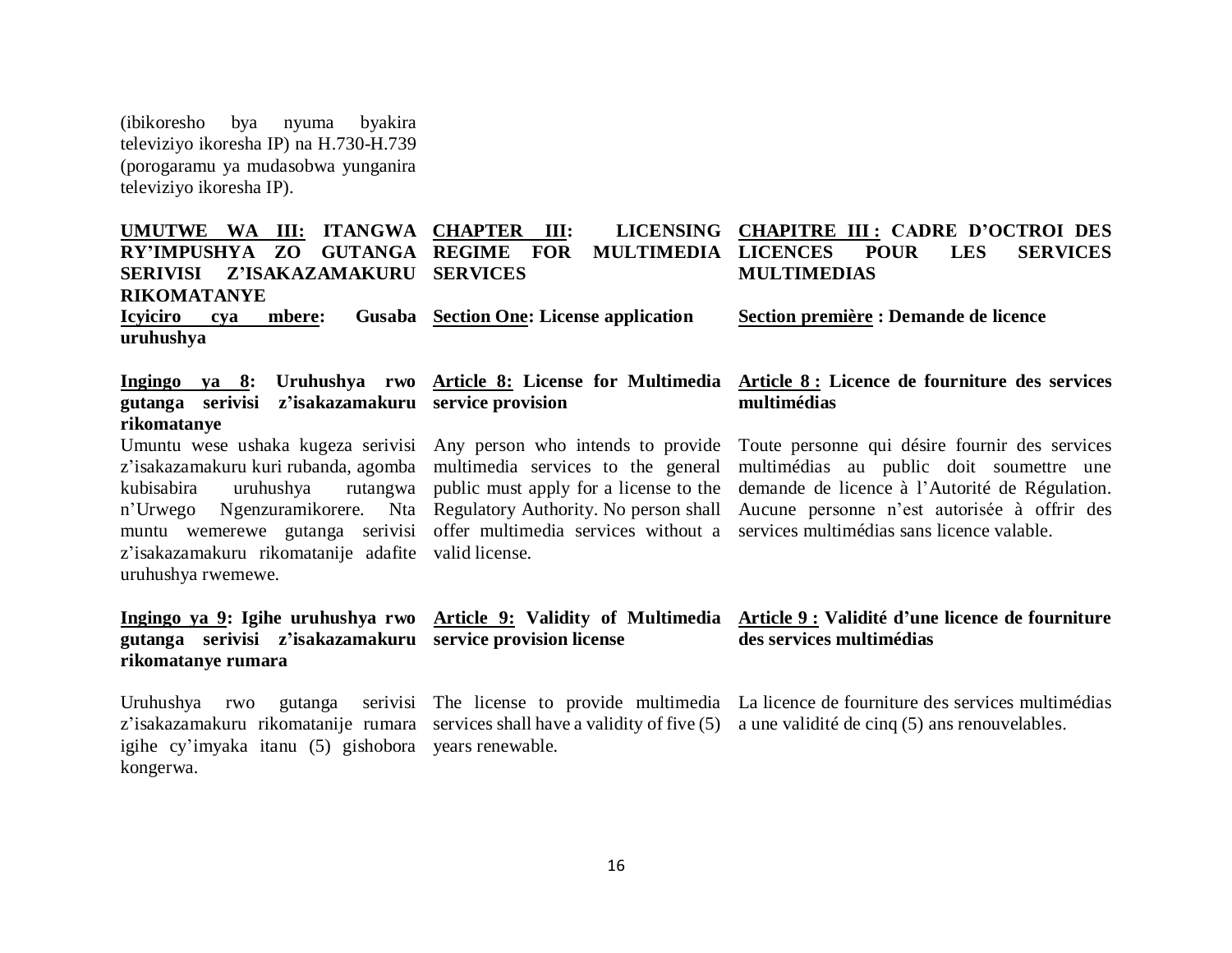| igihe                                                                                                                                                                                                                                                                                                                                                                                              |                                                                                                                                                                                                                                                                                                                                                        |                                                                                                                                                                                                                                                                                                                                                                                                                                       |  |  |
|----------------------------------------------------------------------------------------------------------------------------------------------------------------------------------------------------------------------------------------------------------------------------------------------------------------------------------------------------------------------------------------------------|--------------------------------------------------------------------------------------------------------------------------------------------------------------------------------------------------------------------------------------------------------------------------------------------------------------------------------------------------------|---------------------------------------------------------------------------------------------------------------------------------------------------------------------------------------------------------------------------------------------------------------------------------------------------------------------------------------------------------------------------------------------------------------------------------------|--|--|
| Uwahawe uruhushya ashobora gusaba The licensee may apply to the<br>Ngenzuramikorere<br>Urwego<br>kurwongerera igihe nibura iminsi<br>mirongo itatu (30) y'akazi mbere yuko<br>rurangiza igihe. Muri iryo saba,<br>uwahawe<br>uruhushya<br>yoherereza<br>ibaruwa Urwego Ngenzuramikorere,<br>rukaba<br>rwamusaba<br>kuvugurura<br>inyandiko zari zaratanzwe ku busabe<br>bwa mbere zarengeje igihe. | Regulatory Authority for license<br>renewal at least thirty (30) working<br>days prior to the expiration of the<br>existing license. By initiating the<br>procedure of renewal, the licensee<br>shall send the letter and the Regulatory<br>Authority may request him/her to<br>update the expired documents that<br>were deposited at the first time. | Le titulaire de licence peut demander à l'Autorité<br>de Régulation de renouveler sa licence au moins<br>trente (30) jours ouvrables avant l'expiration de la<br>licence en cours. En engageant la procédure de<br>renouvellement, le titulaire de licence envoie une<br>lettre à l'Autorité de Régulation qui peut lui<br>demander de mettre à jour les documents expirés<br>qui avaient été déposés lors de la première<br>demande. |  |  |
| Ubusabe<br>bwo<br>kongerera<br>igihe<br>bushobora kwangwa mu<br>uruhushya<br>gihe uwaruhawe atubahirije ingingo<br>zarwo cyangwa atubahirije ibiteganywa<br>n'aya Mabwiriza.                                                                                                                                                                                                                       | The application for the license renewal<br>may be rejected if the licensee has<br>failed to comply with the terms and<br>conditions of the license or the<br>provisions of this Regulation.                                                                                                                                                            | La demande de renouvellement de licence peut<br>être rejetée si le titulaire n'a pas respecté les<br>termes et les conditions de la licence ou les<br>dispositions du présent Règlement.                                                                                                                                                                                                                                              |  |  |
| <u>Icyiciro cya 2</u> : Uburyo bukurikizwa<br>mu gusaba uruhushya                                                                                                                                                                                                                                                                                                                                  | Section 2:<br><b>License</b><br>procedure                                                                                                                                                                                                                                                                                                              | application Section 2: Procédure de demande de licence                                                                                                                                                                                                                                                                                                                                                                                |  |  |
| <b>Ingingo</b><br>ya 11:<br>rusange                                                                                                                                                                                                                                                                                                                                                                | Ibisabwa muri Article 11: General requirements                                                                                                                                                                                                                                                                                                         | Article 11: Conditions générales                                                                                                                                                                                                                                                                                                                                                                                                      |  |  |
| Usaba uruhushya rwo gutanga serivisi<br>z'isakazamakuru rikomatanye agomba<br>koherereza Urwego Ngenzuramikorere<br>inyandiko zikurikira:                                                                                                                                                                                                                                                          | Le demandeur de licence des services multimédias<br>doit soumettre à l'Autorité de Régulation les<br>documents suivants :                                                                                                                                                                                                                              |                                                                                                                                                                                                                                                                                                                                                                                                                                       |  |  |

**Article 10: Renouvellement de la licence**

**Ingingo ya 10: Kongerera uruhushya Article 10**: **Renewal of the license** 

17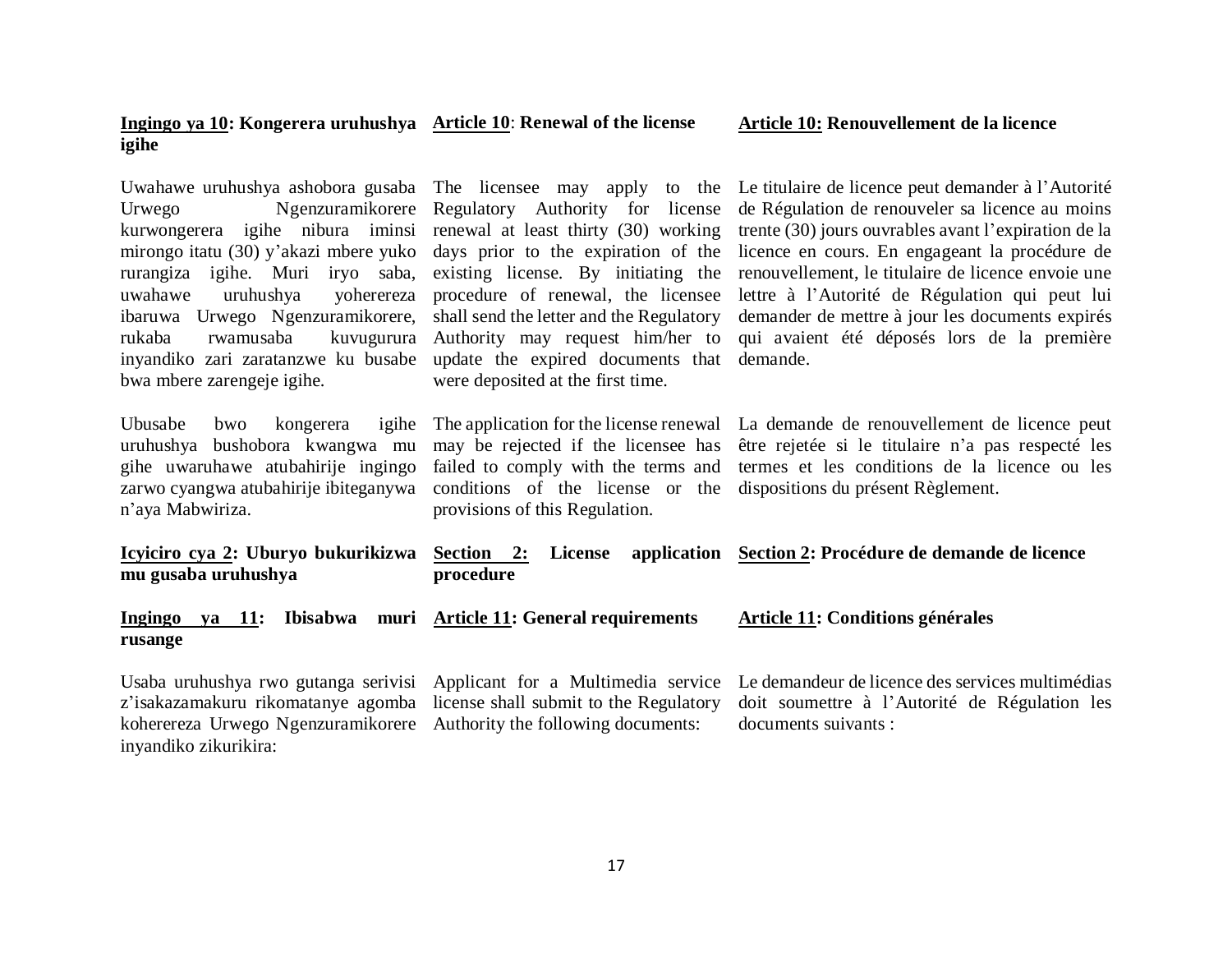- a) ibaruwa yandikiwe Umuyobozi Mukuru w'Urwego Ngenzuramikorere;
- b) icyemezo cy'ishingwa ry'ikigo gisaba uruhushya;
- c) kopi y'indangamuntu cyangwa pasiporo by'umuyobozi mukuru n'umwanditsi mukuru;
- d) umwirondoro urambuye w'umuyobozi mukuru n'umwanditsi mukuru;
- e) icyemezo cy'uko umuyobozi mukuru n'umwanditsi mukuru batigeze bakatirwa n'inkiko;
- f) umurongo mugari w'igitangazamakuru;
- g) icyemezo cy'ubwishyu bw'amafaranga y'ubusabe adasubizwa.

Urwego Ngenzuramikorere ububasha bwo gusaba andi makuru ashobora kwifashishwa mu gusuzuma ubusabe.

### **Ingingo ya 12: Ibyihariye bisabwa Article 12: Specific requirements for umuntu utanga serivisi z'isakazamakuru risaba ifatabuguzi**

Uretse ibisabwa muri rusange, utanga In addition to general requirements, serivisi z'isakazamakuru rikomatanye risaba ifatabuguzi,

- a) Application letter addressed to the Director General of the Regulatory Authority;
- b) A certificate of incorporation of the applying entity;
- c) A copy of an ID or passport for Managing Director and Chief Editor;
- d) CVs of Managing Director and Chief Editor;
- e) Criminal record certificates for Managing Director and Chief Editor;
- f) Detailed editorial line;
- g) Proof of payment of nonrefundable application fee.

which may be necessary for the nécessaire pour évaluer la demande. assessment of the application.

## **subscription Multimedia services provider**

provider of subscription hatarimo multimedia services except online

- a) une lettre de demande adressée au Directeur Général de l'Autorité de Régulation;
- b) un certificat de constitution de l'entité qui fait la demande;
- c) une copie de pièce d'identité ou de passeport pour le directeur général et le rédacteur en chef;
- d) un CV du directeur général et du rédacteur en chef;
- e) Extraits du casier judiciaire pour le directeur général et le rédacteur en chef ;
- f) une ligne éditoriale détaillée;
- g) une preuve de paiement des frais de demande non remboursables.

The Regulatory Authority has the L'Autorité de Régulation se réserve le pouvoir de power to request any other information demander toute autre information qui peut être

## **Article 12: Conditions spécifiques pour le fournisseur des services multimédias nécessitant un abonnement**

Outre les conditions générales, le fournisseur de services multimédias d'abonnement, à l'exception des journaux en ligne, soumettre également ce qui suit :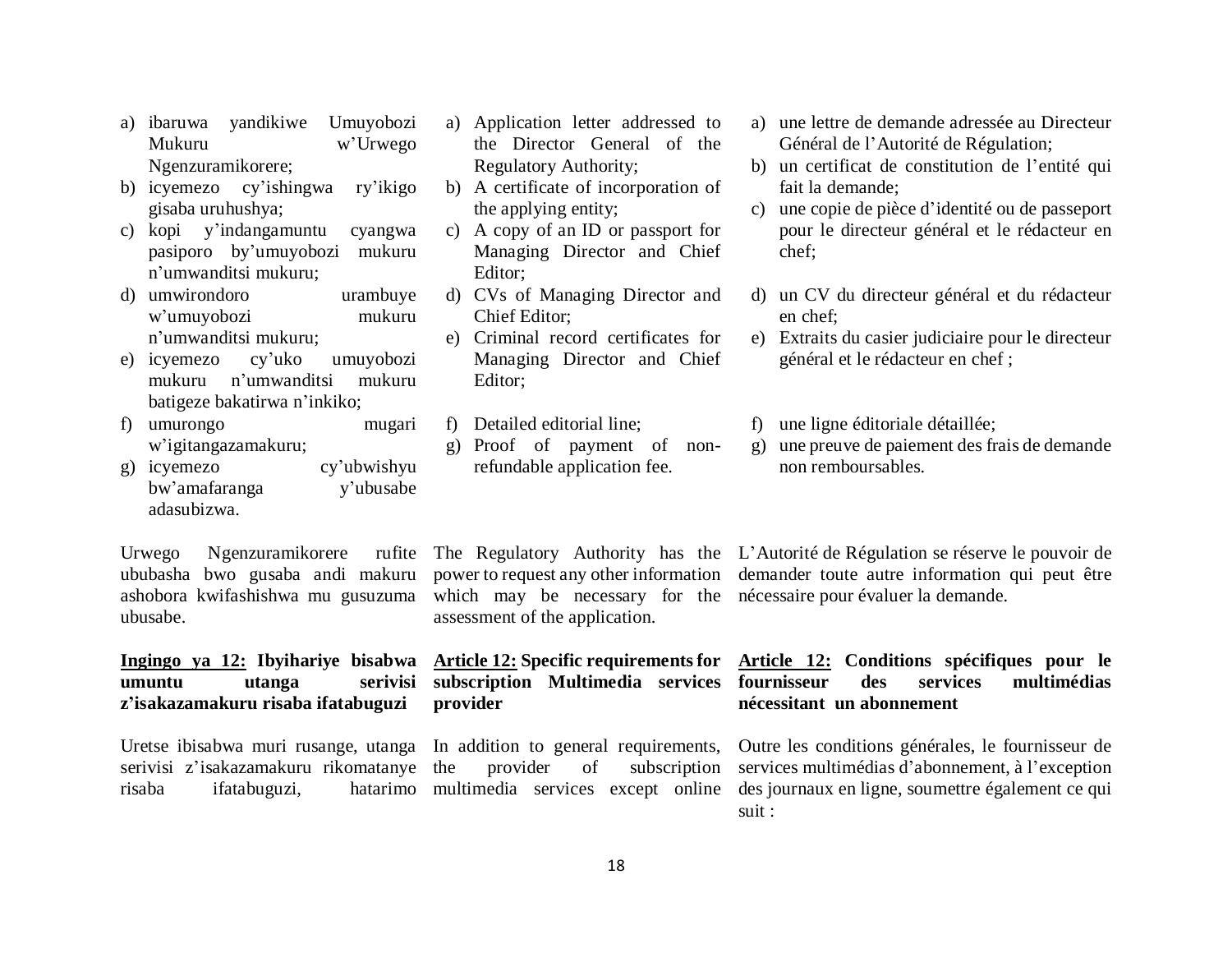ibinyamakuru byo kuri interineti, yohereza kandi ibi bikurikira: newspaper shall also submit the following:

| urutonde rwa shene ziri muri a)<br>a)<br>buke "bouquet" ye;                                                                                                                                    | A list of channels contained in<br>his/her bouquet;                                            | a) une liste des chaînes contenues dans son<br>bouquet;                                                                                                     |  |  |
|------------------------------------------------------------------------------------------------------------------------------------------------------------------------------------------------|------------------------------------------------------------------------------------------------|-------------------------------------------------------------------------------------------------------------------------------------------------------------|--|--|
| b)<br>amasezerano<br>yagiranye b)<br>n'ukwirakwiza<br>shene<br>zitandukanye za televiziyo;                                                                                                     | The agreement with multi-<br>channel distributor;                                              | b) l'accord conclu avec le distributeur<br>chaines variées ;                                                                                                |  |  |
| amasezerano yagiranye na nyiri c)<br>C)<br>ibikubiye mu butumwa, aho<br>bishoboka.                                                                                                             | agreement with<br>the<br>The<br>originator of the content where<br>applicable.                 | c) l'accord conclu avec l'auteur du contenu,<br>le cas échéant.                                                                                             |  |  |
| Ingingo ya 13: Ibyihariye bisabwa Article 13: Specific requirements for<br>umuntu utanga serivisi z'ibikubiye content services provider<br>mu butumwa                                          |                                                                                                | Article 13: Conditions spécifiques pour le<br>fournisseur des services de contenu                                                                           |  |  |
| Hejuru<br>utanga serivisi z'ibikubiye mu butumwa the content service provider shall<br>yohereza ibi bikurikira:                                                                                | y'ibisabwa muri rusange, In addition to general requirements,<br>submit the following:         | Outre les conditions générales, le fournisseur des<br>services de contenu doit soumettre les documents<br>suivants :                                        |  |  |
| ibisobanuro n'ibirebwa<br>a)<br>na serivisi y'ibikubiye<br>mu butumwa;                                                                                                                         | a) the description and scope of the<br>content service;                                        | a) la description et la portée du service de<br>contenu;                                                                                                    |  |  |
| b) uburyo bwo gukemura<br>impaka.                                                                                                                                                              | resolution<br>b) dispute<br>mechanisms.                                                        | b) les mécanismes<br>de<br>règlement<br>des<br>différends.                                                                                                  |  |  |
| bw'uruhushya                                                                                                                                                                                   | license application                                                                            | <u>Ingingo ya 14</u> : Isuzuma ry'ubusabe Article 14: Evaluation process of the Article 14: Processus d'évaluation de la<br>demande de licence              |  |  |
| Urwego Ngenzuramikorere rusuzuma The Regulatory<br>ubusabe bw'uruhushya mu isuzuma conduct a preliminary evaluation of the<br>hagamijwe<br>kureba<br>ry'ibanze<br>ko<br>ibisabwa byubahirijwe. | Authority<br>shall<br>application to determine<br>license<br>whether the requirements are met. | L'Autorité de Régulation procède à l'évaluation<br>préliminaire de la demande de licence pour en<br>déterminer si les conditions requises sont<br>remplies. |  |  |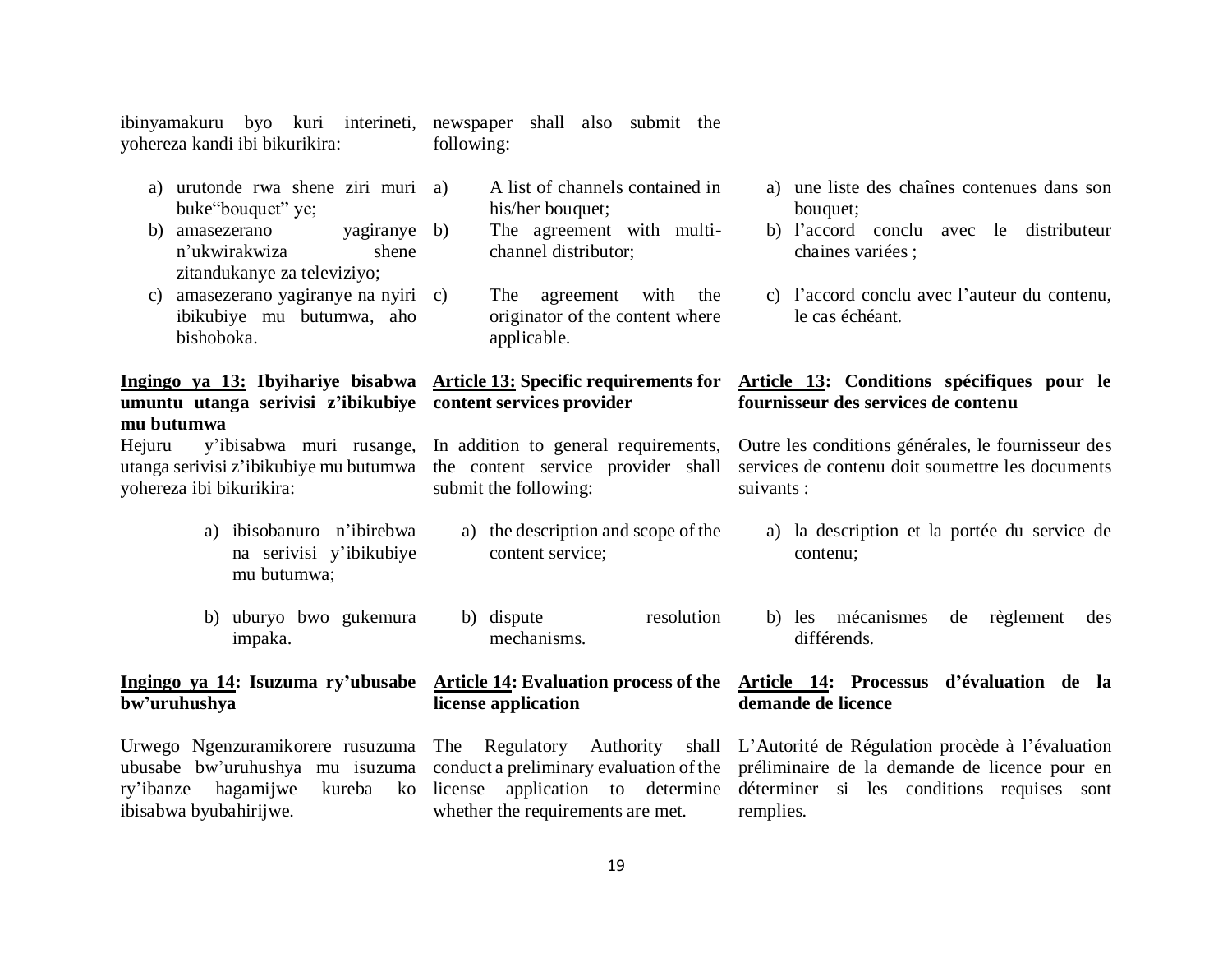agaciro mu gihe cy'iminsi cumi n'itanu (15) ikurikira umunsi Urwego Ngenzuramikorere rwabimenyesherejeho usaba uruhushya

rumusaba kohereza inyandiko zibura.

## **busabe bw'uruhushya**

Urwego Ngenzuramikorere rutangaza icyemezo cyarwo mu minsi itarenze mirongo itatu (30) y'akazi uhereye ku munsi rwakiriyeho ubusabe bwuzuye. Nyuma y'isuzuma, Urwego Ngenzuramikorere ruha rukima uruhushya uwarusabye.

Mu gihe uruhushya rutanzwe, uwarusabye arutwara amaze kwishyura amafaranga yagenwe.

Mu gihe uruhushya rudatanzwe, Urwego Ngenzuramikorere rumenyesha uwarusabye mu nyandiko impamvu zatumye ataruhabwa.

its validity within fifteen (15) days following the official notification from the Regulatory Authority to the applicant requesting to submit the manquants. missing documents.

Ubusabe butujuje ibibasabwa butakaza An incomplete application shall lose La demande incomplète perd sa validité dans les quinze (15) jours suivant la notification officielle de l'Autorité de Régulation au demandeur sollicitant la soumission des documents

#### **Ingingo ya 15: Gufata icyemezo ku Article 15: Decision on license Article 15: Décision sur la demande de licence application**

its decision not later than thirty (30) working days from the date of receipt assessment process, the Regulatory Authority shall either grant or refuse to au demandeur. grant the license to the applicant.

payment of the license fee.

applicant in writing with the reason of les motifs de tel refus.such refusal.

The Regulatory Authority shall declare L'Autorité de Régulation donne sa décision au of a complete application. After the Après le processus d'évaluation, l'Autorité de plus tard trente (30) jours ouvrables à compter de la date de réception de la demande complète. Régulation accepte ou refuse d'octroyer la licence

In case the license is granted, it shall Lorsque la licence est accordée, elle est récupérée be collected by the applicant upon the par le demandeur moyennant paiement des frais de licence.

In case the license is refused, the Lorsque la licence est refusée, l'Autorité de Regulatory Authority shall notify the Régulation communique au demandeur par écrit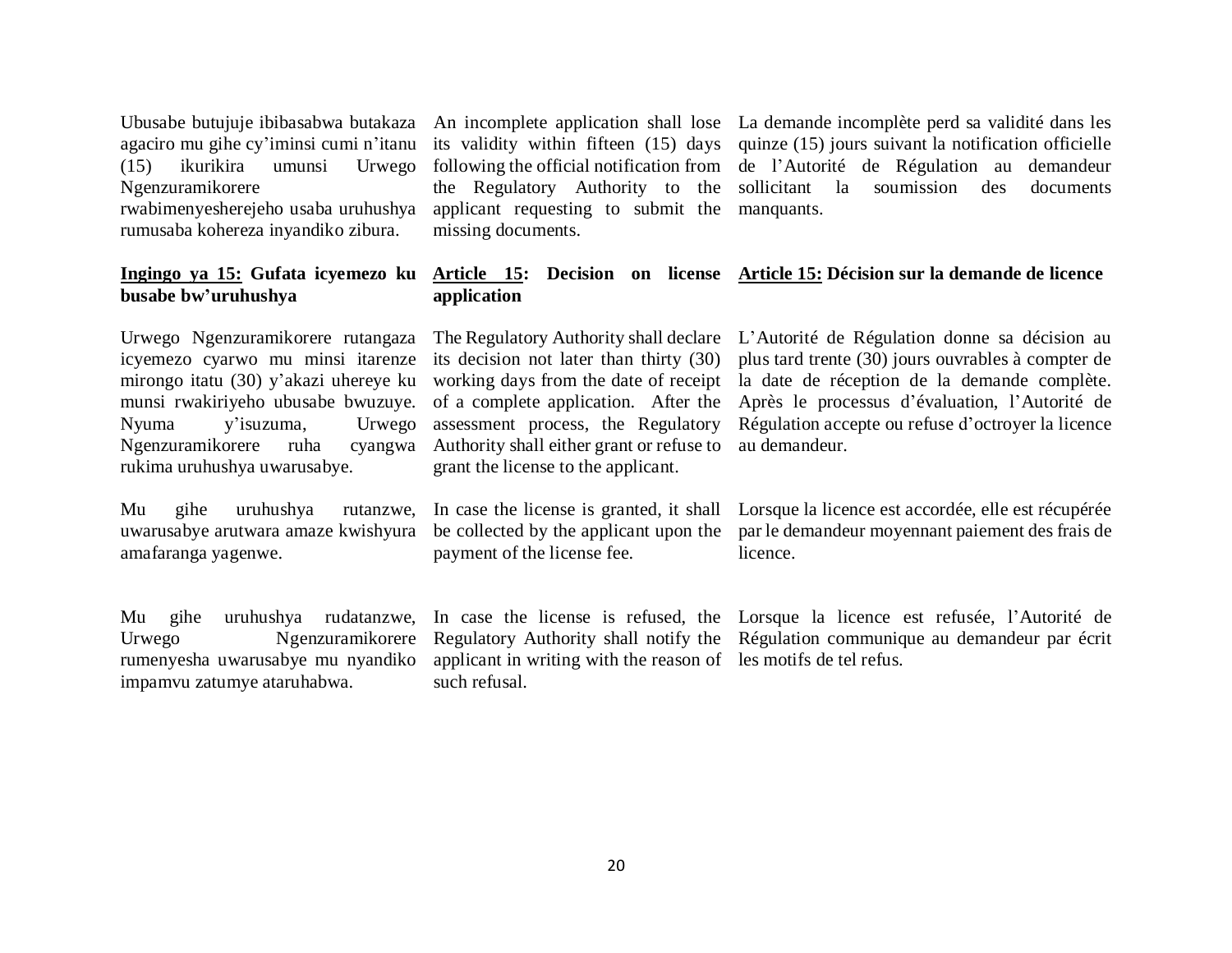#### bw'uruhushya; Ngenzuramikorere rufite uburenganzira right to adjust the license fee when lorsque cela est jugé nécessaire. Les frais de bwo guhindura amafaranga atangwa ku deemed necessary. The license fee is licence sont prescrits en annexe du présent ruhushya igihe bibaye ngombwa. prescribed in annex of this Regulation. Règlement. Amafaranga atangwa ku ruhushya ari ku mugereka w'aya Mabwiriza. **Ingingo ya 17: Impamvu zo kwanga Article 17: Reasons for rejection of a Article 17: Motifs de rejet de la demande de ubusabe bw'uruhushya** Urwego Ngenzuramikorere rwanga ubusabe bw'uruhushya iyo bigaragaye license application when it is found licence lorsqu'il est constaté que : **license application**  The Regulatory Authority shall reject a L'Autorité de Régulation rejette la demande de that: **licence**

a) ubusabe butuzuye kandi ko amakuru yasabwe atatanzwe mu minsi 15 y'akazi uhereye igihe uwasabye uruhushya yamenyesherejwe ko ubusabe bwe butuzuye;

agenwa hakurikijwe ubwoko

**Ingingo ya 16: Amafaranga atangwa Article 16: License fee** 

**ku ruhushya**

ko:

- b) uwasabye uruhushya adafite ubushobozi bwa tekiniki n'ubw'imari kugira ngo akore ibikorwa yemerewe;
- c) usaba uruhushya atubahirije amabwiriza y'Urwego Ngenzuramikorere, amakuru rwamusabye n'ibyemezo

The application was incomplete and the requested information was not submitted within 15 working days after notification

- of the incompleteness of the application; The applicant does not meet the technical or financial capacity to carry out the licensed activities;
- The applicant failed to comply with the Regulatory Authority orders, information requests, or
- a) la demande est incomplète et les informations demandées n'ont pas été fournies dans les 15 jours ouvrables suivant la notification du caractère incomplet de la demande;
- b) le demandeur ne possède pas la capacité technique ou financière pour mener les activités autorisées;
- c) le demandeur n'a pas respecté les ordres, les demandes d'information ou autres décisions de l'Autorité de Régulation au cours de la durée de la licence antérieure;

Amafaranga atangwa ku ruhushya The license fee is determined Les frais de licence sont déterminés en fonction du according to the type of license; the type de licence ; l'Autorité de Régulation se Regulatory Authority reserves the réserve le droit d'ajuster les frais de licence

## **Article 16 : Frais de licence**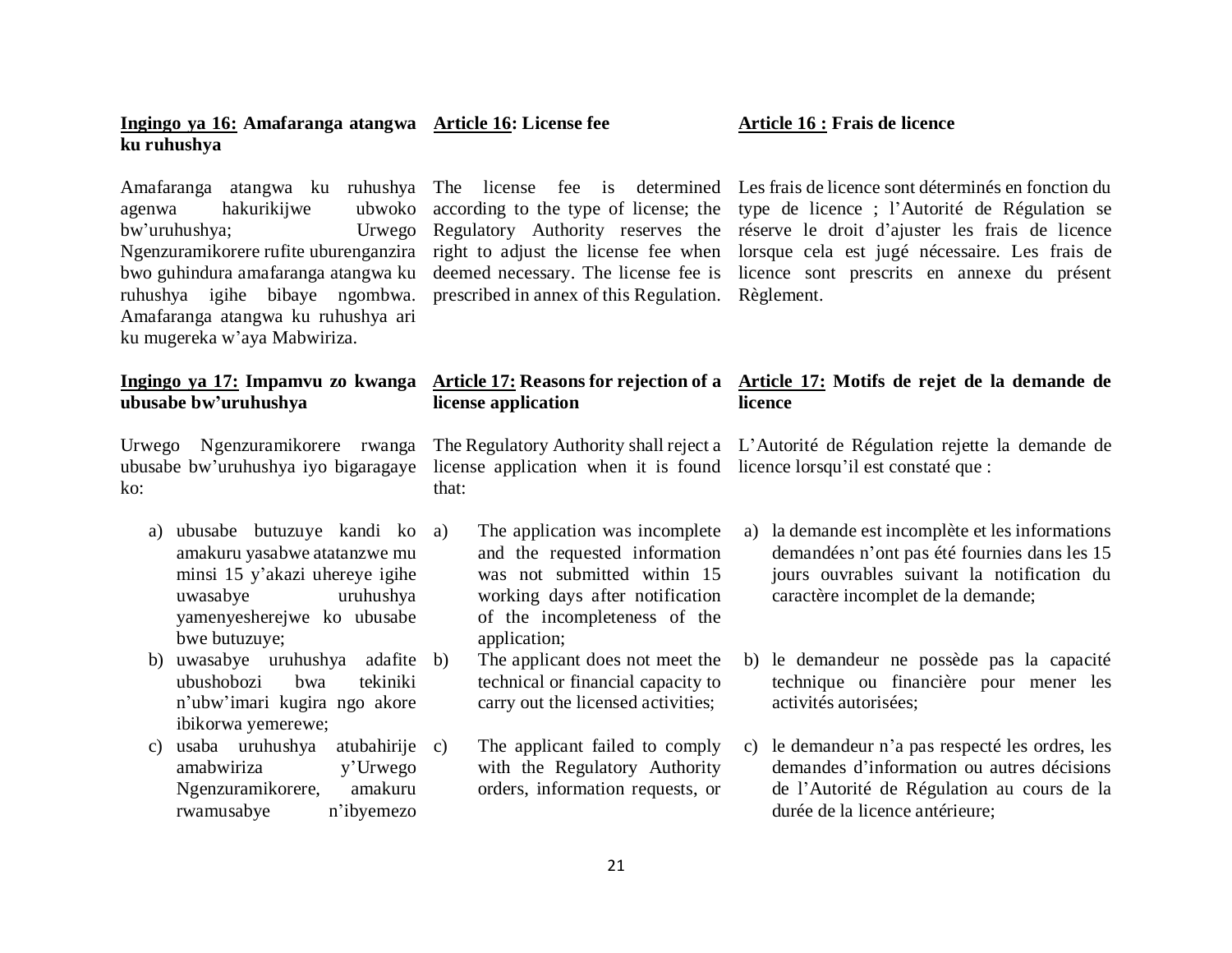|             | rwafashe birebana n'uruhushya<br>rwe rwabanje;                                                                                                                                         | other decisions during a prior<br>license term;                                                                                                                          |                                                                                                                                                                                     |  |  |
|-------------|----------------------------------------------------------------------------------------------------------------------------------------------------------------------------------------|--------------------------------------------------------------------------------------------------------------------------------------------------------------------------|-------------------------------------------------------------------------------------------------------------------------------------------------------------------------------------|--|--|
| e)          | uruhushya<br>atishyuye d)<br>d) usaba<br>amafaranga arutangwaho;<br>Urwego e)<br>indi<br>mpamvu<br>Ngenzuramikorere rwasanga ari<br>ngombwa mu rwego rwo<br>kurengera inyungu rusange. | The applicant failed to pay the<br>required fees;<br>Any other reason that the<br>Regulatory Authority may find<br>necessary to protect the general<br>public interests. | d) le demandeur n'a pas payé les frais<br>nécessaires;<br>toute autre motif que l'Autorité de Régulation<br>e)<br>peut juger nécessaire pour protéger l'intérêt<br>général publique |  |  |
|             | Icyiciro cya 3: Inshingano z'uwahawe<br>uruhushya, guhindura uruhushya,<br>kurwambura<br>uwaruhawe<br>$\mathbf{n}\mathbf{o}$<br>kuruhererekanya                                        | transfer                                                                                                                                                                 | Section 3: Obligation of the licensee, Section 3: Obligation du titulaire de licence,<br>license modification, revocation and modification, révocation et transfert de licence      |  |  |
|             | Ingingo ya 18: Inshingano rusange<br>z'uwahawe uruhushya                                                                                                                               | the licensee                                                                                                                                                             | Article 18: General obligations of Article 18: Obligations générales du titulaire de<br>licence                                                                                     |  |  |
|             |                                                                                                                                                                                        |                                                                                                                                                                          |                                                                                                                                                                                     |  |  |
| zikurikira: | Uwahawe uruhushya afite inshingano                                                                                                                                                     | The licensee<br>obligations:                                                                                                                                             | has the following Le titulaire de licence a les obligations suivantes :                                                                                                             |  |  |
|             | 1. korohereza abakozi b'Urwego<br>Ngenzuramikorere kugera aho<br>akorera mu rwego rw'igenzura;                                                                                         | 1. to facilitate the staff from the<br>Regulatory Authority to access its<br>premises for inspection;                                                                    | 1. faciliter l'accès du personnel de l'Autorité de<br>Régulation à ses locaux pour inspection;                                                                                      |  |  |
|             | 2. gukora yubahiriza amategeko<br>n'amabwiriza<br>ariho<br>ndetse<br>n'amabwiriza<br>akubiye<br>mu                                                                                     | 2. to operate in respect with the laws<br>and regulations in force and to the<br>terms and conditions of the                                                             | 2. exercer ses activités dans le respect des lois et<br>règlements en vigueur et des clauses et<br>conditions de la licence;                                                        |  |  |
|             | ruhushya;<br>3. kwita<br>ku<br>bijyanye<br>n'uburenganzira ku mutungo<br>mu by'ubwenge;                                                                                                | license;<br>3. to consider matters related to<br>intellectual property rights;                                                                                           | 3. examiner les questions liées aux droits de<br>propriété intellectuelle;                                                                                                          |  |  |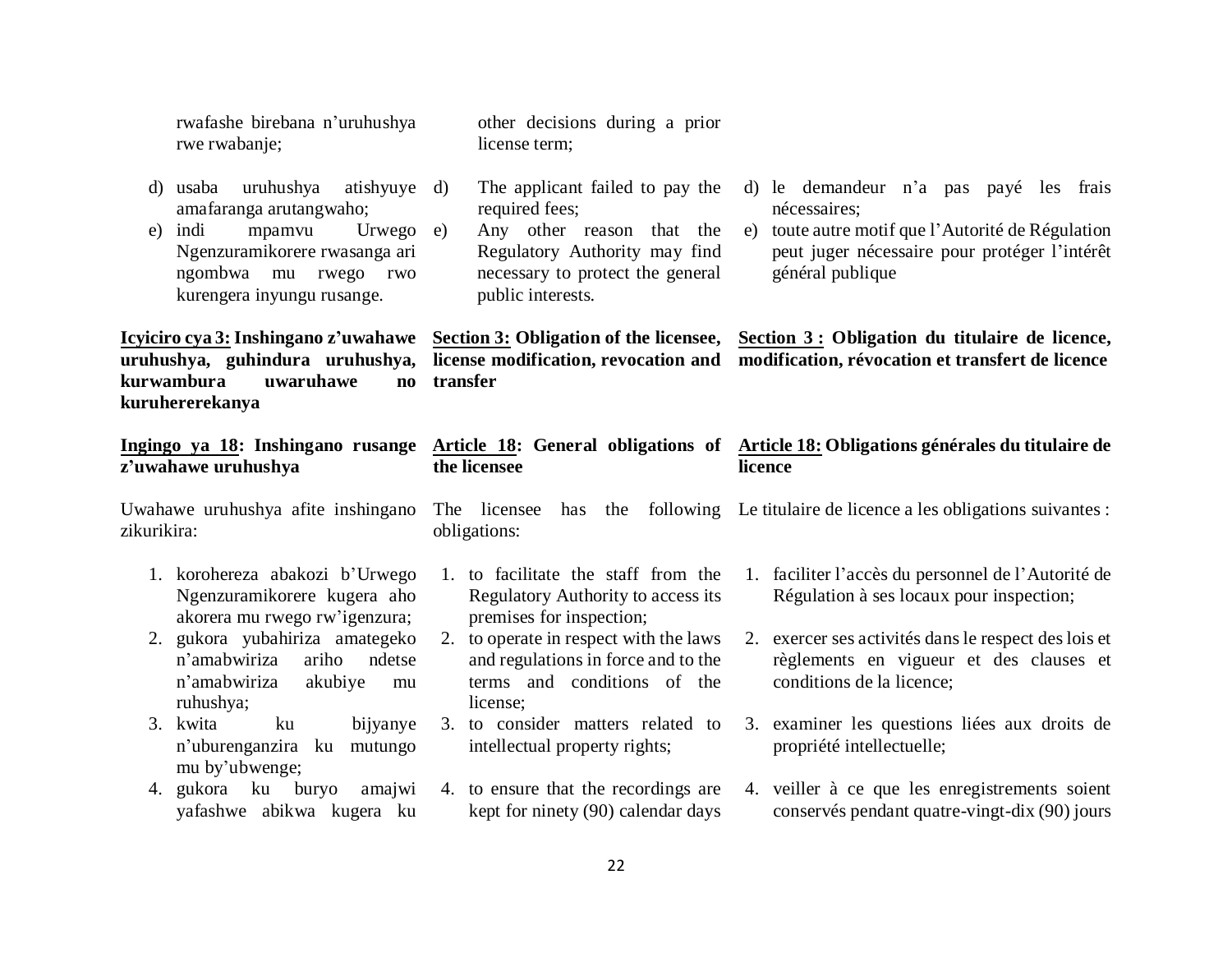minsi mirongo ikenda (90) mu gihe Urwego Ngenzuramikorere rwamusaba kopi yayo;

5. kubahiriza amabwiriza agenga ihiganwa rinoze mu gutanga serivisi z'isakazamakuru.

### **Ingingo ya 19: Inshingano zihariye ku batanga serivisi z'isakazamakuru rikomatanije risaba ifatabuguzi**

Hejuru y'inshingano rusange, uwahawe uruhushya rwo gutanga serivisi z'isakazamakuru risaba ifatabuguzi agomba kubahiriza ibi bikurikira:

- 1. guha Urwego Ngenzuramikorere buri gihembwe amakuru yerekeye umubare w'abafatabuguzi;
- 2. kumenyesha Urwego Ngenzuramikorere mu minsi irindwi (7) y'akazi ibyerekeye impinduka mu biciro by'ifatabuguzi;
- 3. kubahiriza ibyo dekoderi zigomba kuba zujuje kugira ngo zishyirwe ku miyoboro no kubona icyemezo cyemera dekoderi gitangwa n'Urwego Ngenzuramikorere;

in case the Regulatory Authority requests a copy of any recording;

5. to observe fair competition in performing multimedia services.

**Article 19: Specific obligations to subscription Multimedia service providers** 

In addition to the general obligations, the licensee for subscription multimedia service provider should respect the following:

- provide to the Regulatory Authority on a quarterly basis, information about the number of subscribers;
- inform the Regulatory Authority within seven (7) working days about change of the tariffs in their billing system;
- 3. comply with the specifications for set top boxes for use in networks, and obtain type approval of the set top boxes from the Regulatory Authority;

calendriers au cas où l'Autorité de Régulation demanderait une copie de n'importe quel enregistrement;

5. respecter les règles de concurrence loyale dans l'exécution des services multimédias.

## **Article 19: Obligations spécifiques aux prestataires des services multimédias d'abonnement**

Outre les obligations générales, le titulaire de licence de fourniture de services multimédias d'abonnement doit respecter les points suivants :

- 1. fournir trimestriellement à l'Autorité de Régulation des informations sur le nombre d'abonnés;
- 2. informer l'Autorité de Régulation dans les sept (7) jours ouvrables de la modification des tarifs de son système de facturation;
- 3. se conformer aux spécifications des décodeurs à utiliser dans les réseaux et obtenir l'approbation des décodeurs auprès de l'Autorité de Régulation;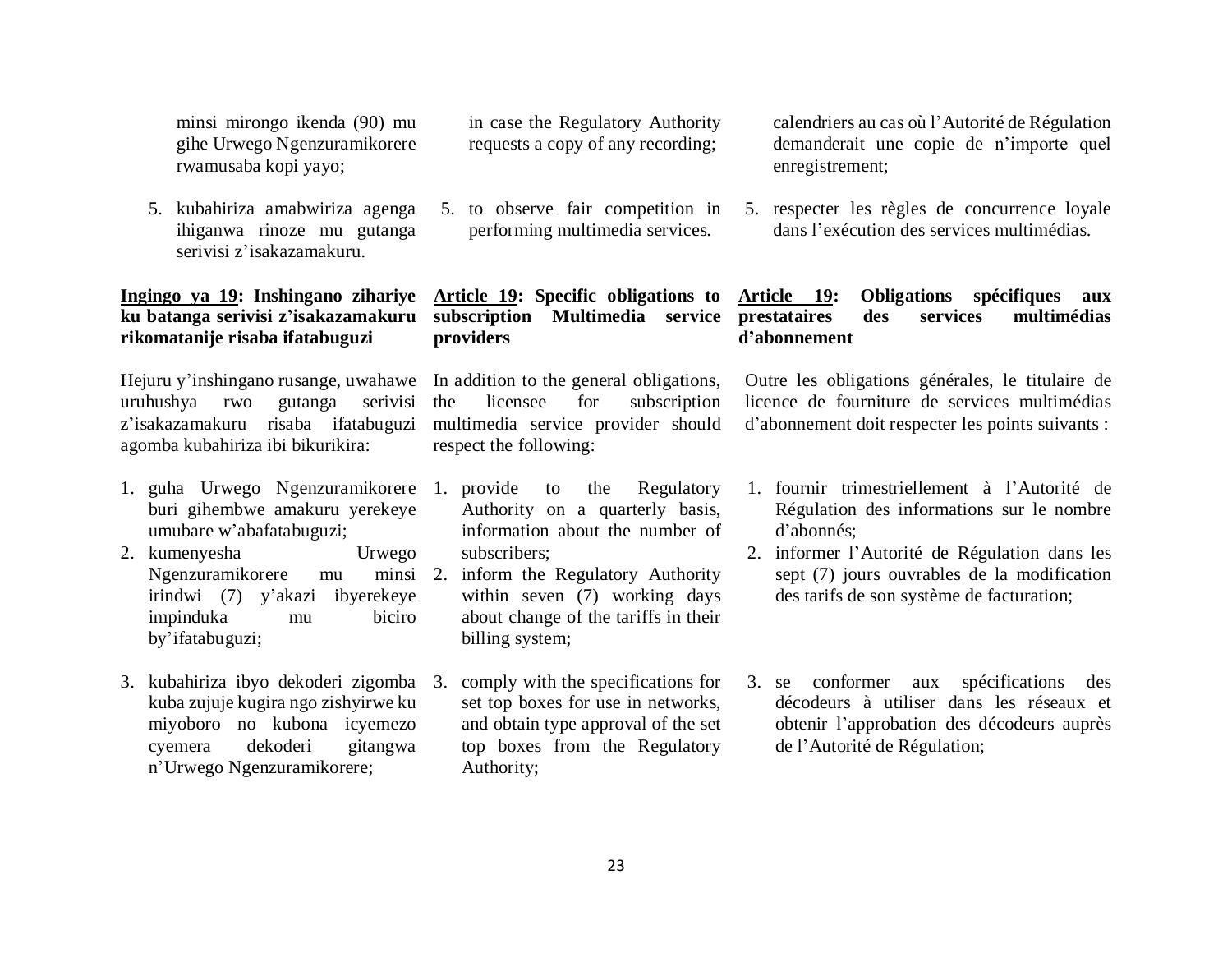| icyogajuru<br>ikoresha<br>yabujijwe<br>gusakazwa mu buryo buhoraho<br>cyangwa bw'agateganyo n'Urwego<br>Ngenzuramikorere.                                                                                                                                                  | channel prohibited either<br>TV<br>permanently or temporarily by the<br>Regulatory Authority.                                                                                                                                                                        | par satellite interdite d'une façon permanente<br>ou temporaire par l'Autorité de Régulation.                                                                                                                                                                                                     |  |
|----------------------------------------------------------------------------------------------------------------------------------------------------------------------------------------------------------------------------------------------------------------------------|----------------------------------------------------------------------------------------------------------------------------------------------------------------------------------------------------------------------------------------------------------------------|---------------------------------------------------------------------------------------------------------------------------------------------------------------------------------------------------------------------------------------------------------------------------------------------------|--|
| Ingingo ya 20: Guhindura uruhushya                                                                                                                                                                                                                                         | Article 20: Modification of the Article 20: Modification de licence<br>license                                                                                                                                                                                       |                                                                                                                                                                                                                                                                                                   |  |
| Guhindura<br>uruhushya<br>gutangizwa<br>Ngenzuramikorere cyangwa bisabwe Authority or by the request of the<br>n'uwaruhawe.<br>Urwego<br>rushobora<br>Ngenzuramikorere<br>guhindura uruhushya mbere yuko<br>rurangira iyo rubonye ko kuruhindura<br>bikenewe mu rwego rwo: | bishobora A license modification proceeding<br>n'Urwego may be initiated by the Regulatory<br>licensee. The Regulatory Authority<br>may modify a license before its<br>expiration when it determines that a<br>modification of the license is needed in<br>order to: | La procédure de modification de licence peut être<br>engagée par l'Autorité de Régulation ou à la<br>demande du titulaire de licence. L'Autorité de<br>Régulation peut modifier une licence avant son<br>expiration lorsqu'elle estime qu'une modification<br>de la licence est nécessaire pour : |  |
| kwita ku mpinduka zabaye mu<br>a)<br>mategeko no mu mabwiriza<br>cyangwa ku byemezo by'inkiko<br>bishobora kugira ingaruka z'ako<br>kanya ku mabwiriza akubiye mu<br>ruhushya;                                                                                             | a) respond to significant changes in<br>laws or regulations, or<br>new<br>significant Court decisions that<br>directly affect the license terms and<br>conditions;                                                                                                   | répondre aux changements dans des nouvelles<br>a)<br>lois ou règlements, ou aux décisions judiciaires<br>ayant une incidence directe sur les termes et<br>les conditions de la licence;                                                                                                           |  |
| n'imiterere y'isoko;                                                                                                                                                                                                                                                       | b) kujyana n'impinduka zitewe b) adjust to the changes necessitated b)<br>by an existing market conditions;                                                                                                                                                          | s'adapter aux changements rendus nécessaires<br>par les conditions existantes du marché;                                                                                                                                                                                                          |  |
| C)<br>n'impinduka<br>mu<br>by'ikoranabuhamga.                                                                                                                                                                                                                              | technological<br>developments<br><b>or</b><br>changes.                                                                                                                                                                                                               | kwita ku bisabwa n'iterambere c) respond to the requirements of any c) répondre aux conditions de toute évolution ou<br>de tout changement technologique.                                                                                                                                         |  |

- 4. kudasakaza shene ya televiziyo 4. not carrying any broadcast satellite TV channel prohibited either
- 4. ne pas diffuser aucune chaîne de télévision par satellite interdite d'une façon permanente

## 24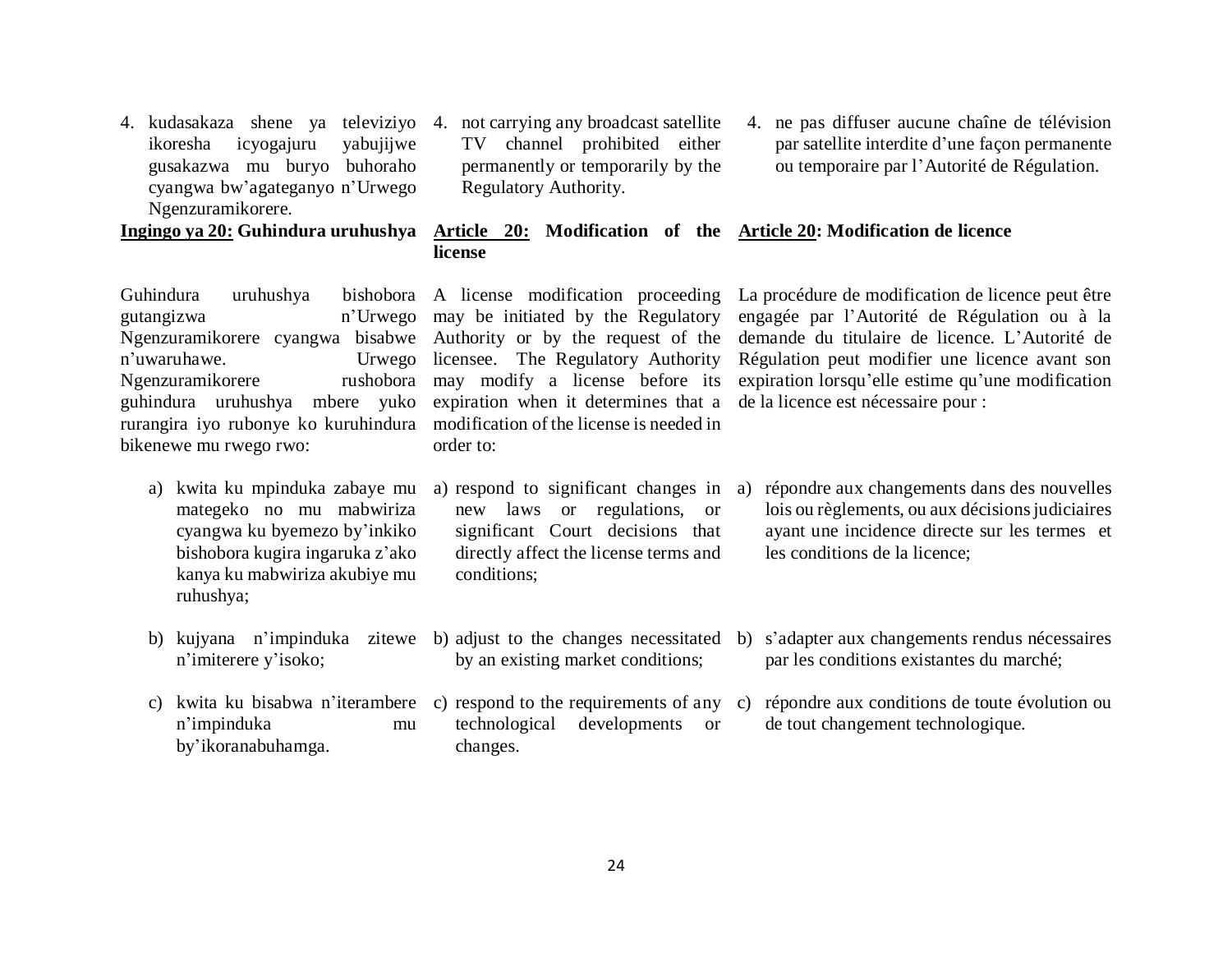| Ingingo<br>ry'uruhushya | 21:<br>ya                                                                                      |                                  |                 | Ivanwaho Article 21: License cancellation                                                                                               |    | <b>Article 21: Annulation de licence</b>                                                                                                   |
|-------------------------|------------------------------------------------------------------------------------------------|----------------------------------|-----------------|-----------------------------------------------------------------------------------------------------------------------------------------|----|--------------------------------------------------------------------------------------------------------------------------------------------|
|                         | Urwego Ngenzuramikorere rushobora<br>kuvanaho uruhushya iyo:                                   |                                  |                 | the license if:                                                                                                                         |    | The Regulatory Authority may cancel L'Autorité de Régulation peut annuler la licence si                                                    |
| a)                      | uwahawe<br>yarusabye<br>uburiganya<br>abigambiriye;                                            | uruhushya<br>akoresheje<br>kandi | a)              | The licensee is guilty of fraud<br>intentional<br><sub>or</sub><br>when<br>misrepresentation<br>applying for the license;               | a) | le titulaire de licence est coupable de<br>fausse<br>déclaration<br>fraude<br>de<br>ou<br>intentionnelle lors de la demande de<br>licence; |
|                         | b) nyuma yo kumenyeshwa ko<br>yaruhawe,<br>uruhushya atarutwaye mu<br>gihe cy'amezi atatu (3); | uwahawe                          |                 | b) After notification of the license<br>issuance, the licensee fails to<br>withdraw its license within a<br>period of three (3) months; |    | b) après notification d'octroi de la licence, le<br>titulaire ne la retire pas dans un délai de<br>trois $(3)$ mois;                       |
|                         | c) impamvu y'ibanze yatumye<br>uwahawe uruhushya arusaba<br>itakiriho.                         |                                  | $\mathcal{C}$ ) | The original purpose for which<br>the operator's license was<br>issued no longer exists.                                                | C) | l'objectif initial pour lequel la licence a été<br>délivrée n'existe plus.                                                                 |

#### **Ingingo ya** 22: **uruhushya Article 22**: **Transfer of a license Article 22 : Transfert de licence**

Guhererekanya uruhushya, ni ukuvuga The transfer of a license including the kurugurisha mu buryo buziguye direct or indirect sale, lease or other cyangwa butaziguye, kurukodesha transfer of activities subject to a cyangwa guhererekanya ibindi bikorwa license to third party shall be subject to byarwo bigomba uburenganzira bwanditse butangwa n'Urwego Regulatory Authority. Such approval Ngenzuramikorere. Ubwo burenganzira shall be granted after consideration of butangwa nyuma yo gusuzuma ikibazo no kureba ko urwegurirwa yujuje ibisabwa kugira ngo aruhabwe.

a prior written approval of the the matter and if the proposed transferee meets all the conditions for being granted the relevant license.

Le transfert de la licence, y compris la vente directe ou indirecte, la location ou tout autre transfert d'activités faisant l'objet de la licence à un tiers, est soumis à l'approbation écrite préalable de l'Autorité de Régulation. Cette approbation est accordée après analyse de la question et si le cessionnaire proposé remplit toutes les conditions pour obtenir la licence afférente.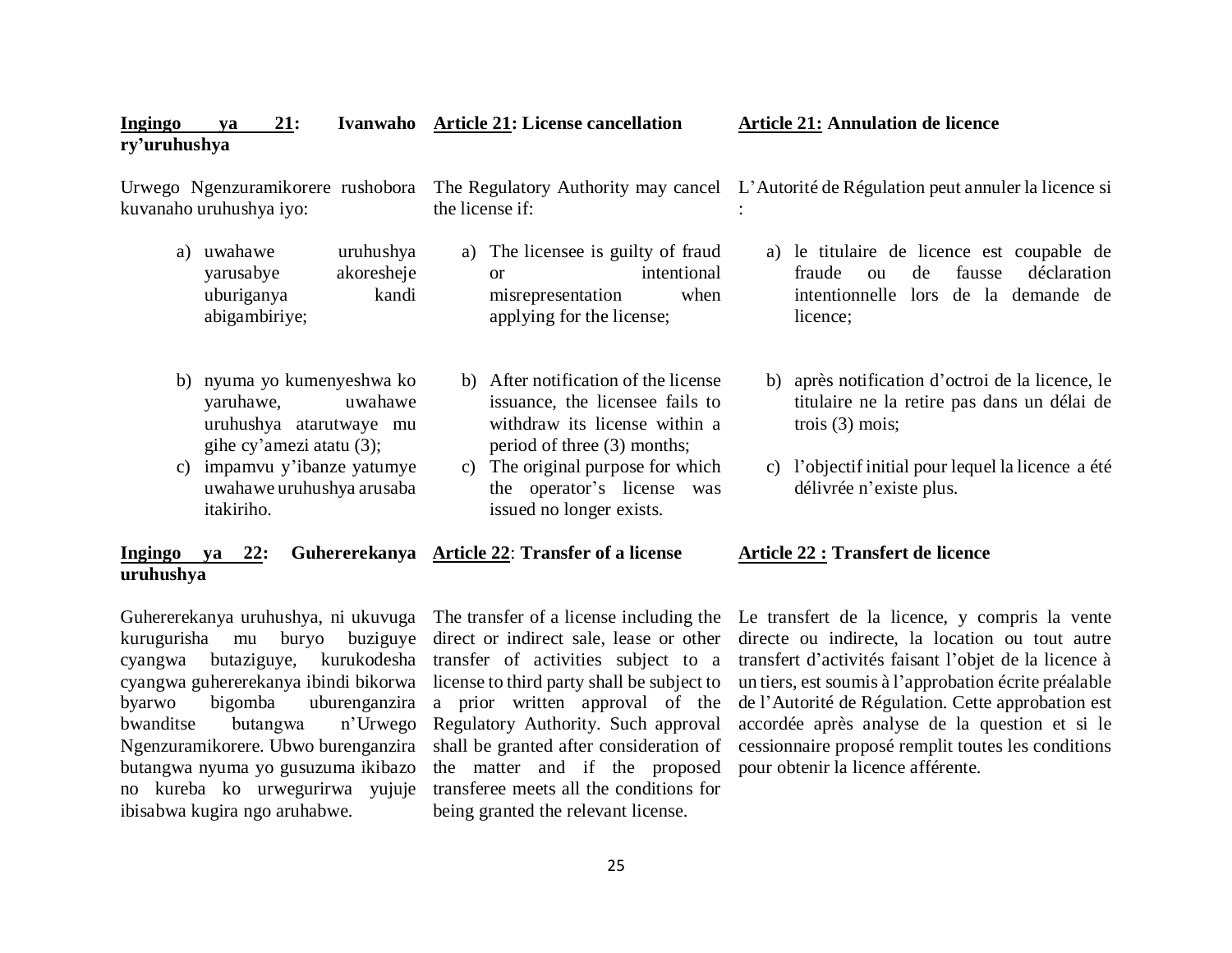#### **Ingingo ya 23: Uburyo Article 23: Procedure for license Article 23 : Procédure de transfert de licence guhererekanya uruhushya bikorwa transfer**

Guhererekanya uruhushya bibanzirizwa n'ubusabe bw'uwaruhawe bugaragaza kandi buiherekezwa n'icyemezo cy'uko amafaranga yose ateganywa n'amategeko n'amabwiriza yishyuwe kandi bigaherekezwa rw'abanyamigabane iyo bahari.

Mu gihe Urwego Ngenzuramikorere Until the Regulatory Authority has rutaremeza ihererekanya, nta wahawe issued an approval of the transfer, no uruhushya wemerewe kuruhererekanya licensee may transfer its license or cyangwa guhererekanya ibikorwa licensed activities to another person. birukubiyemo n'undi muntu. Ushaka The transferee must comply with all kurwegurirwa agomba kuba yujuje the requirements to be issued a license. ibisabwa byose umuntu yuzuza kugirango ahabwe uruhushya.

preceded by the application from the required by Laws and regulations, and n'urutonde the shareholding structure of the transferee if any.

impamvu iryo hererekanya rikenewe licensee stating the reasons for such raisons de ce transfert et doit être accompagné de A license transfer process shall be Le transfert de licence doit être précédé par la transfer and shall be accompanied by la preuve de paiement de tous les frais exigés par the evidence of payment of all fees les lois et règlements, et de la structure demande du titulaire de licence indiquant les d'actionnariat du cessionnaire, le cas échéant.

> Tant que l'Autorité de Régulation n'a pas approuvé le transfert, aucun titulaire de licence ne peut transférer sa licence ou ses activités autorisées à une autre personne. Le cessionnaire doit remplir toutes les conditions pour obtenir la licence.

#### **Ingingo ya 24: Guhagarika Article 24: License suspension uruhushya**

Urwego Ngenzuramikorere rushobora The Regulatory Authority may guhagarika uruhushya kubera imwe mu suspend the license upon a mpamvu zikurikira:

a) kutubahiriza amabwiriza akubiye mu ruhushya;

determination of any of the following:

a) Failure to comply with license terms and conditions;

### **Article 24: Suspension de licence**

L'Autorité de Régulation peut suspendre la licence suivant la décision sur l'un des éléments suivants :

a) le non-respect des termes et des conditions de la licence;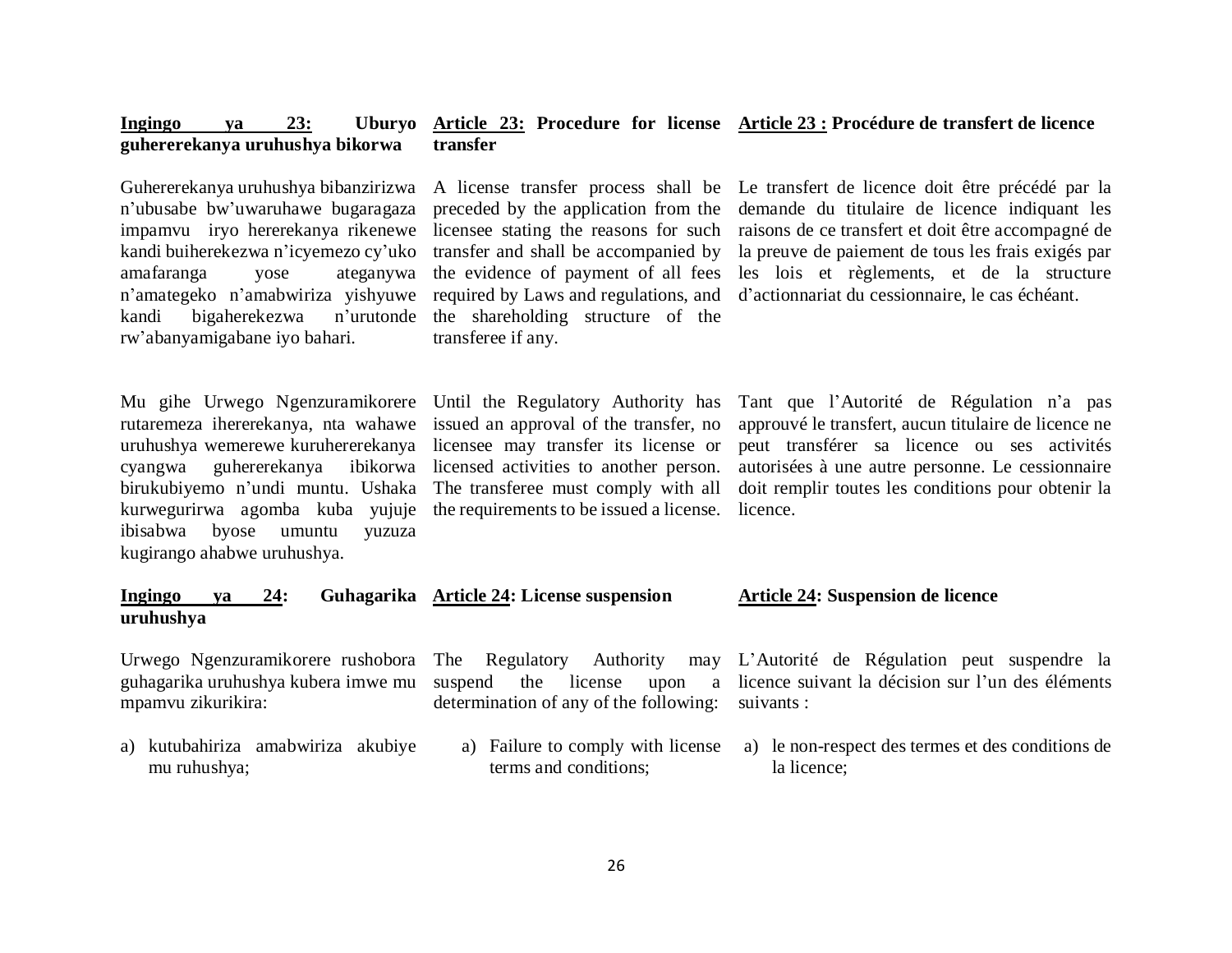- b) kudaha Urwego Ngenzuramikorere amakuru ajyanye n'igenzura n'itangwa rya raporo;
- c) kunanirwa gufatanya n'Urwego Ngenzuramikorere mu bugenzuzi bwarwo.
- b) Failure to provide the Regulatory Authority with monitoring and reporting data required;
- c) Failure to cooperate with the Regulatory Authority inspection and audits.
- b) défaut de fournir à l'Autorité de Régulation les données pour l'inspection et des rapports requis;
- c) défaut de coopération avec l'inspection et les audits de l'Autorité de Régulation.

#### **Ingingo ya 25: Kwambura uruhushya Article 25: License revocation Article 25: Révocation de la licence**

Urwego Ngenzuramikorere rushobora The Regulatory Authority may revoke L'Autorité de Régulation peut révoquer une kwambura uruhushya mbere yuko rurangira iyo:

**uwaruhawe**

- a) uwaruhawe yaranyuranyije inshuro nyinshi kandi mu buryo bukabije n'ibiteganywa n'aya Mabwiriza, ibiteganijwe mu ruhushya cyangwa irindi tegeko ryose rivugwa muri aya Mabwiriza cyangwa mu byemezo byafashwe hashingiwe kuri yo;
- b) uwahawe uruhushya yahaye Urwego Ngenzuramikorere amakuru y'ibinyoma cyangwa ayobya ku bushake;
- c) uwahawe uruhushya ari mu gihombo cyangwa sosiyeti iri mu iseswa.

license validity if:

- a) the licensee has repeatedly and seriously violated provisions of this Regulation, license terms and conditions or any other law referred to in this Regulation or in orders made under it;
- b) false or deliberately misleading data or information was submitted by the licensee to the Regulatory Authority;
- c) The licensee is Bankrupt, or under liquidation.
- a license before the expiration of the licence avant l'expiration de sa validité si :
	- a) le titulaire de licence a enfreint à plusieurs reprises et gravement les dispositions du présent Règlement, les clauses et conditions de la licence ou toute autre loi visée dans le présent Règlement ou dans les ordres rendus en vertu de celui-ci;
	- b) les données ou informations fausses ou délibérément trompeuses ont été soumises par le titulaire de licence à l'Autorité de Régulation;
	- c) le titulaire de licence est en faillite ou en liquidation.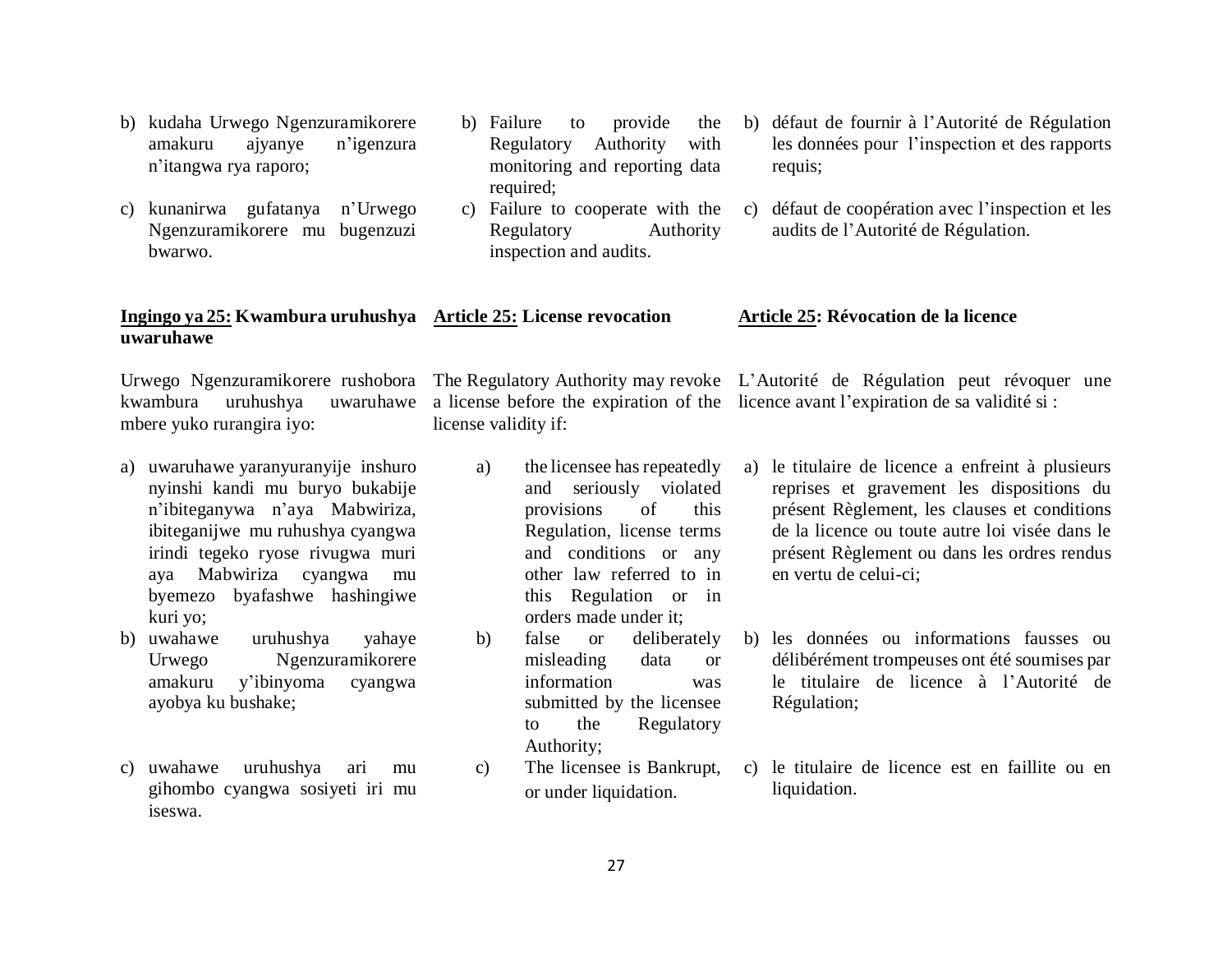#### **Ingingo ya 26: Gusubiza uruhushya**

rurangira abimenyesha Ngenzuramikorere hasigaye atatu (3) ngo ibikorwa bihagarare.

**Ingingo ya 27: Uburyo bwo kwambura uruhushya uwaruhawe** 

bikorwa mu buryo bukurikira:

- a) Urwego Ngenzuramikorere a) rwoherereza uwahawe uruhushya ibaruwa imusobanurira impamvu agomba kwamburwa uruhushya ikanamugira inama yo kuzuza ibibura;
- b) iyo uwahawe uruhushya atishimiye cyangwa adashubije iyo baruwa, Urwego Ngenzuramikorere rukora inama yo gusuzuma iryo yamburwa ry'uruhushya;
- c) iyo muri icyo gihe cy'iyamburwa ry'uruhushya uwaruhawe akosoye amakosa yatumye hatangizwa inzira

(3) months before ceasing the cesser les activités. activities.

#### **Article 27: Procedures for license Article 27 : Procédures de révocation de la revocation licence**

conducted in the following manner:

commence a license revocation process by sending a written notice to the licensee describing the reasons for the revocation and advising the licensee to remedy the failure;

respond to the notice, the Regulatory Authority will conduct a hearing on the license revocation.

revocation proceedings, the licensee cures the violation that

Uwahawe uruhushya wifuza kureka Any licensee who wishes to stop Tout titulaire de licence qui souhaite cesser de gutanga serivisi z'isakazamakuru providing multimedia services before fournir des services multimédias avant rikomatanije mbere yuko uruhushya the expiration of the license shall l'expiration de sa licence doit en informer notify the Regulatory Authority three l'Autorité de Régulation trois (3) mois avant de

Kwambura uruhushya uwaruhawe A license revocation process will be Le processus de révocation de licence se déroule de la manière suivante :

- a) The Regulatory Authority shall a) l'Autorité de Régulation entame la procédure de révocation de licence en envoyant une notification écrite au titulaire de licence en décrivant les motifs de la révocation et en lui conseillant de remédier à la situation;
- b) If the licensee contests or fails to b) si le titulaire de licence conteste ou s'abstient à répondre à la notification, l'Autorité de Régulation tient une audience sur la révocation de la licence.
- c) If during the course of the c) si, au cours de la procédure de révocation, le titulaire de licence remédie à la violation qui a déclenchée la procédure de révocation,

### **Article 26: Surrendering the license Article 26 : Remise de la licence**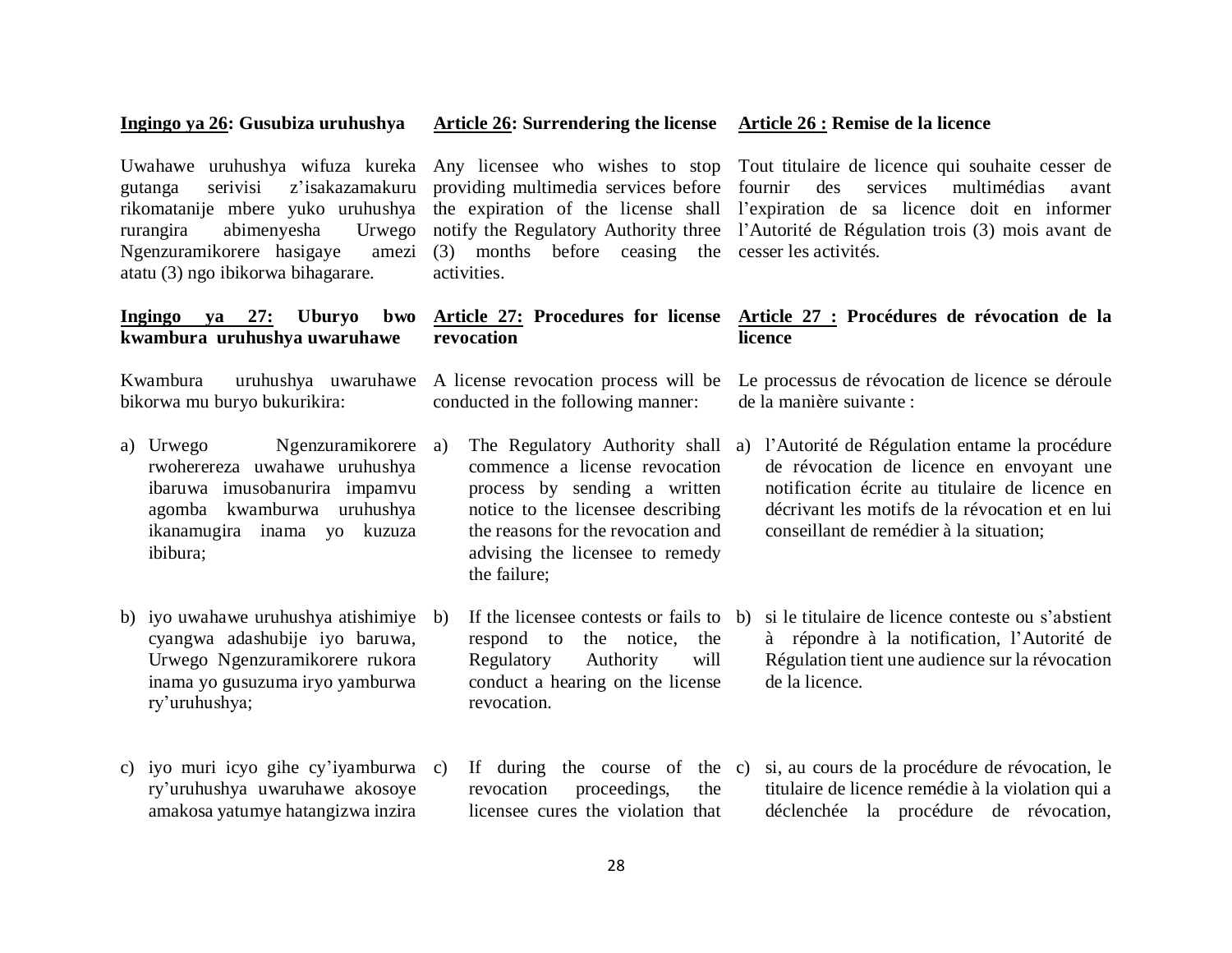zo kurwamburwa, Urwego Ngenzuramikorere rushobora guhagarika inzira zo kuruvanaho.

#### **Ingingo ya 28: Gusubiza uruhushya Article 28: Return of the suspended rwahagaritswe cyangwa rwavanweho or revoked license**

z'isakazamakuru ruhagaritswe cyangwa suspended or revoked, it shall have ruvanweho, icyo cyemezo gihita immediate effect from the date of gishyirwa mu bikorwa uhereye ku suspension or revocation and the munsi w'ihagarikwa iyamburwa ryarwo, uwaruhawe na we days from the date of suspension or akarusubiza Urwego Ngenzuramikorere revocation, return the license to the mu minsi itanu (5) y'akazi uhereye ku Regulatory Authority. During that munsi w'ihagarikwa iyamburwa ryarwo. Muri icyo gihe provide any service he was licensed uwahawe uruhushya ntiyemerewe for. gutanga serivisi yari yararusabiye.

gave rise to the revocation proceeding, the Regulatory Authority may terminate the license revocation proceeding.

## **révoquée**

Iyo uruhushya rwo gutanga serivisi If the Multimedia license has been cyangwa operator shall within five  $(5)$  working period the licensee shall not operate or l'Autorité de Régulation peut mettre fin à la procédure de révocation de licence.

## **Article 28 : Remise de la licence suspendue ou**

Si la licence multimédia a été suspendue ou révoquée, elle prend effet immédiatement à compter de la date de suspension ou de révocation et l'opérateur doit, dans les cinq (5) jours ouvrables à compter de la date de suspension ou de révocation, remettre la licence à l'Autorité de Régulation. Pendant cette période, le titulaire de licence ne peut opérer ni fournir aucun service pour lequel il a obtenu la licence.

### **Ingingo ya 29: Ubujurire ku bibazo Article 29**: **Appeal on license matters Article 29: Recours en matière de licence byerekeye ruhushya**

urukiko rubifitiye ububasha.

Ngenzuramikorere, ashobora kuregera Authority, the applicant may appeal to saisir la juridiction compétente.the competent court.

Iyo uwahawe uruhushya atishimiye Where the applicant is not satisfied Lorsque le demandeur n'est pas satisfait de la icyemezo cy'Urwego with the decision of the Regulatory décision de l'Autorité de Régulation, il/elle peut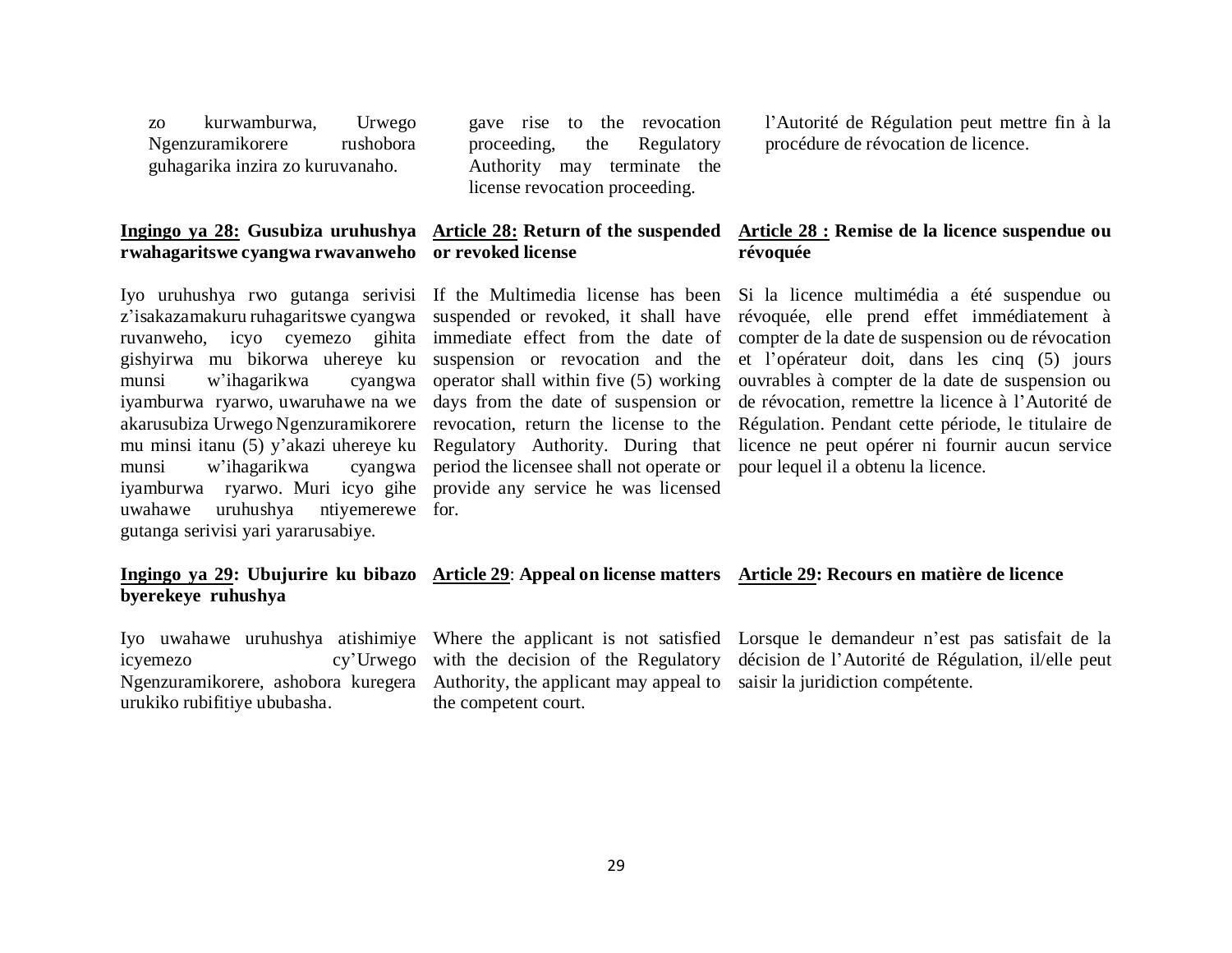#### **UMUTWE WA IV: KUGENZURA, CHAPTER IV: MONITORING, KUBAHIRIZA AMABWIRIZA ENFORCEMENT AND N'IBIHANO BYO MU RWEGO ADMINISTRATIVE SANCTIONS RW'UBUTEGETSI** IV : **CONTROLE, APPLICATION DES REGLEMENTS ET SANCTIONS ADMINISTRATIVES**

**Icyiciro cya mbere: Kugenzura no Section One: Monitoring and guhatira kubahiriza ibikubiye mu enforcement ruhushya Section première : Contrôle et application des règlements**

#### iyubahirizwa ry'ibikubiye **ruhushya compliance**

yubahiriza ingingo zose n'amabwiriza licensee for compliance with all terms et conditions de la licence. bikubiye mu ruhushya.

Urwego Ngenzuramikorere ububasha bwo gusaba raporo ku right to request reports on financial, bijyanye n'imari, tekiniki, ubuyobozi technical, organization and other data no ku yandi makuru ya ngombwa mu needed to effectively monitor rwego rwo kugenzura mu buryo buhaye compliance with license obligations; iyubahirizwa ry'inshingano zikubiye mu ruhushya.

na none gukorra mu  $z'$ uwahawe uruhushya. ry'ibikoresho n'inyandiko by'ikigo cye. records in licensee's premises.

and conditions of the license.

**Ingingo ya 30: Kugenzura Article 30: Monitoring of license Article 30: Contrôle de respect des licences**

Urwego Ngenzuramikorere rugenzura The Regulatory Authority shall L'Autorité de Régulation veille à ce que chaque ko buri muntu wahawe uruhushya monitor the performance of each titulaire de licence se conforme à toutes les clauses

> The Regulatory Authority reserves the L'Autorité de Régulation se réserve le droit de demander des rapports sur les données financières, techniques, organisationnelles et autres données nécessaires pour contrôler efficacement le respect des obligations liées à la licence ;

nyubako perform physical inspections of the licensee's facilities and corporate

Urwego Ngenzuramikorere rushobora The Regulatory Authority may also L'Autorité de Régulation peut également effectuer des inspections physiques des installations du titulaire de licence et des dossiers de l'entreprise dans les prémisses du titulaire de licence.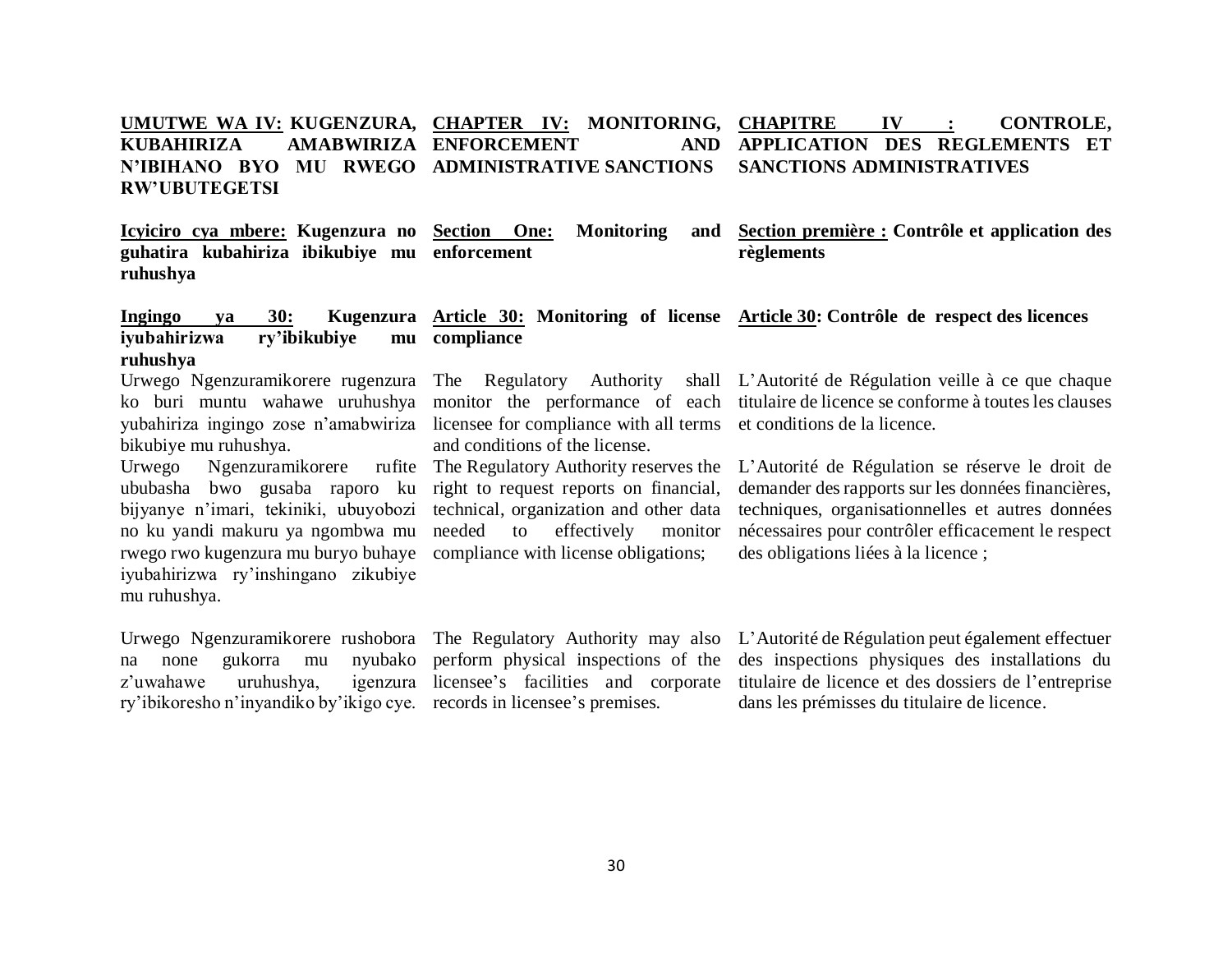| Ingingo<br>31:<br>ya<br>ry'ibikubiye<br>iyubahirizwa<br>mu                                                                                                                                                                                                                                          | Kugenzura Article 31: License enforcement                                                                                                                                                                                                                                                                        | Article 31 : Contrôle de mise en application des<br>contenus de la licence                                                                                                                                                                                                                                                    |
|-----------------------------------------------------------------------------------------------------------------------------------------------------------------------------------------------------------------------------------------------------------------------------------------------------|------------------------------------------------------------------------------------------------------------------------------------------------------------------------------------------------------------------------------------------------------------------------------------------------------------------|-------------------------------------------------------------------------------------------------------------------------------------------------------------------------------------------------------------------------------------------------------------------------------------------------------------------------------|
| ruhushya<br>Urwego<br>Iyo<br>uruhushya<br>ko<br>uwahawe<br>rubonye<br>Mabwiriza,<br>atubahirije<br>aya<br>rumwihanangiriza<br>nyandiko,<br>mu<br>rukanamuha igihe<br>ntarengwa<br>cyo<br>gukosora<br>uko<br>kutubahiriza<br>aya<br>Mabwiriza.                                                       | Ngenzuramikorere If the Regulatory Authority determines<br>that the licensee has failed to comply<br>with this Regulation, the Regulatory<br>Authority shall send a written warning<br>to the licensee including a deadline for<br>correction of the violation.                                                  | Si l'Autorité de Régulation trouve que le titulaire<br>de licence n'a pas respecté le présent Règlement,<br>l'Autorité de Régulation envoie un avertissement<br>écrit au titulaire de licence, y compris le délai pour<br>corriger la violation.                                                                              |
| Iyo nyuma yo kwihanangirizwa n'<br>Urwego Ngenzuramikorere uwahawe<br>uruhushya adakosoye ibyo atubahirije,<br>Urwego Ngenzuramikorere rushobora<br>kumufatira ibihano bishobora kuba ibyo<br>mu rwego rw'ubutegetsi, nko gucibwa<br>guhagarikirwa<br>ihazabu,<br>uruhushya<br>cyangwa kurwamburwa. | warning<br>from<br>the<br>Regulatory<br>Authority, does not correct the<br>violation, the Regulatory Authority<br>may proceed for further sanctions<br>which may consist of administrative<br>fines, license suspension or revocation.                                                                           | If the licensee, after receipt of the Si le titulaire de licence, après avoir reçu<br>l'avertissement de l'Autorité de Régulation, ne<br>corrige pas la violation, l'Autorité de Régulation<br>peut procéder aux autres sanctions pouvant<br>consister en amendes administratives, suspension<br>ou révocation de la licence. |
| <u>Icyiciro cya 2</u> : Ibihano byo mu rwego<br>rw'ubutegetsi                                                                                                                                                                                                                                       | <b>Section 2: Administrative sanctions</b>                                                                                                                                                                                                                                                                       | <b>Section 2 : Sanctions administratives</b>                                                                                                                                                                                                                                                                                  |
| Ingingo ya 32: Gukora nta ruhushya                                                                                                                                                                                                                                                                  | Article 32: Operating without a Article 32: Opérer sans licence<br>license                                                                                                                                                                                                                                       |                                                                                                                                                                                                                                                                                                                               |
| Umuntu<br>serivisi<br>utanga<br>wese<br>z'isakazamakuru<br>rikomatanye<br>nta<br>hakurikijwe<br>ruhushya<br>rwemewe<br>ibikubiye<br>Mabwiriza<br>muri<br>aya<br>ahanishwa ihazabu yo<br>mu rwego<br>y'amafaranga<br>rw'ubutegetsi<br>v'u<br>Rwanda miliyoni imwe (1.000.000)                        | Any person who provides multimedia<br>services without a valid license in<br>accordance with the provisions of this<br>Regulation,<br>is<br>liable<br>to<br>an<br>administrative fine of One million<br>$(1,000,000)$ FRW. And the operator<br>shall be immediately forced to stop the<br>provision of services. | Toute personne<br>qui fournit des services<br>multimédias sans licence valide conformément<br>aux dispositions du présent Règlement, est<br>passible d'une amende administrative d'un million<br>(1.000.000)<br><b>FRW</b><br>et<br>l'opérateur<br>est<br>immédiatement contraint à suspendre la fourniture<br>des services.  |

## 31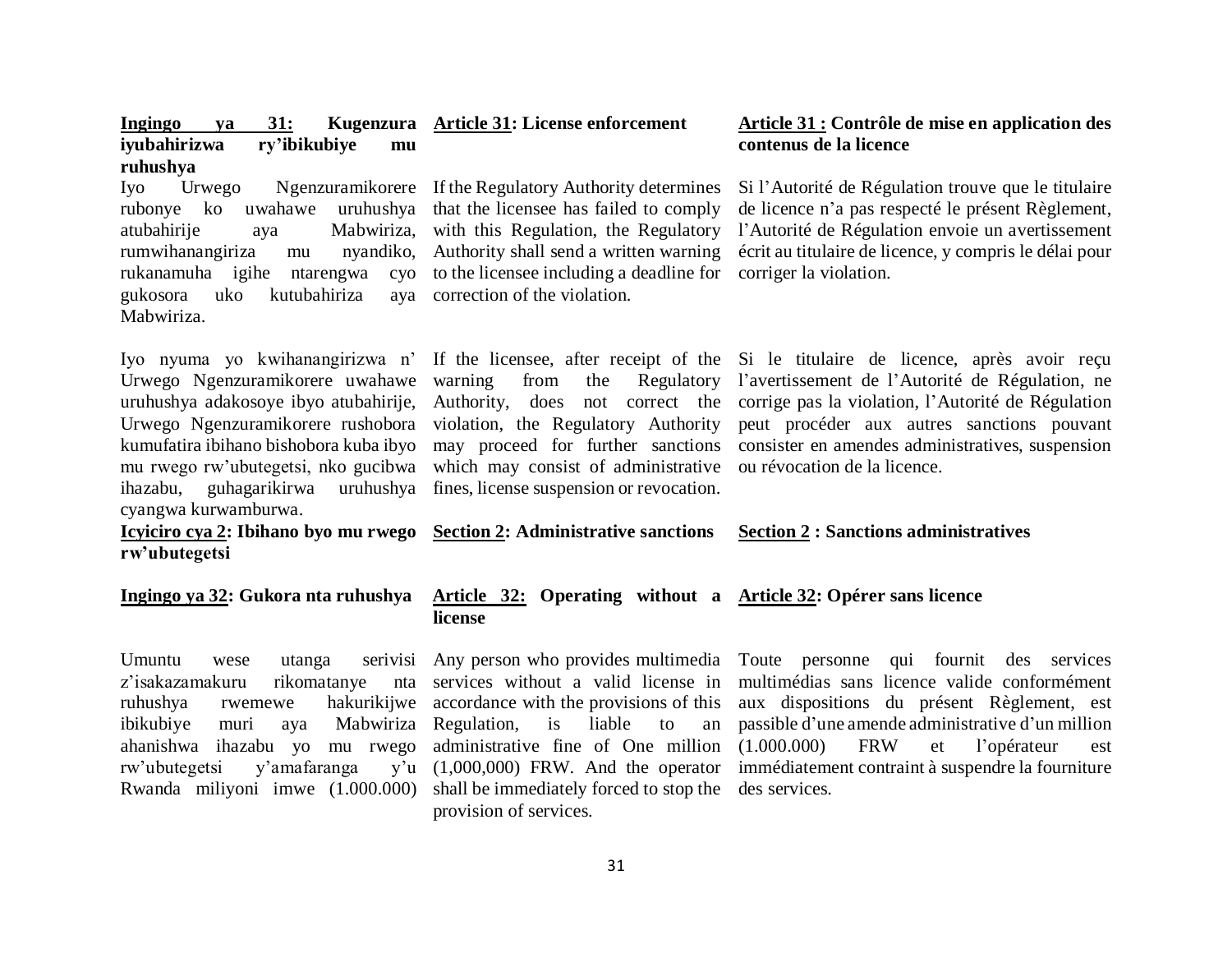kandi uwo muntu agahita ategekwa guhagarika gutanga serivisi.

## **uruhushya nta burenganzira**

Umuntu wese wahawe uruhushya Any licensee who transfers or assigns uruhererekanya cyangwa urwegurira undi mu buryo bunyuranyije n'aya Mabwiriza ahanishwa ihazabu yo mu to an administrative fine of Five rwego rw'ubutegetsi y'amafaranga y'u hundred thousand (500,000) FRW. In Rwanda ibihumbi magana atanu  $(500.000)$ . Icyiyongereye kuri hazabu, Urwego Ngenzuramikorere his/her activities for a period not rushobora guhagarika ibikorwa bye mu gihe kitarenze amezi atatu (3) cyangwa the license. rukamwambura uruhushya.

**uruhushya rwarengeje igihe**

ukomeza gukora atongereshereje igihe uruhushya rwe mu buryo buteganywa n'aya Mabwiriza ahanishwa ihazabu yo mu rwego rw'ubutegetsi y'amafaranga y'u Rwanda ibihumbi magana atanu thousand (500,000) FRW. (500.000).

### **Ingingo ya 35: Kutubahiriza ibisabwa cyangwa amabwiriza y' igenzuramikorere**

#### **Ingingo ya 33: Guhererekanya Article 33: Transferring a license without authorization Article 33 : Transfert d'une licence sans autorisation**

his/her license in contravention of the provisions of this Regulation, is liable addition to this administrative fine, the iyo Regulatory Authority may suspend exceeding three (3) months or revoke

Tout titulaire de licence qui transfère ou cède sa licence en violation des dispositions du présent Règlement, est passible d'une amende administrative de cinq cent mille (500.000) FRW. En plus de cette amende administrative, l'Autorité de Régulation peut suspendre ses activités pour une période n'excédant pas trois (3) mois ou révoquer la licence.

#### **Ingingo ya 34: Gukora mu gihe Article 34: Operating with an Article 34: Opérer avec une licence expirée expired license**

without renewing his/her license in accordance with the provisions of this Regulation, is liable to an administrative fine of five hundred (500 000) FRW.

# **directive**

Umuntu wese wahawe uruhushya Any licensee that continues to operate Tout titulaire de licence qui continue à opérer sans avoir renouvelé sa licence conformément aux dispositions du présent Règlement, est passible d'une amende administrative de cinq cent mille

## **Article 35: Failure to comply with an Article 35 : Défaut de se conformer à la enforcement notice or a regulatory notification ou à la directive de régulation**

Umuntu wese wahawe uruhushya Any licensee who does not comply Tout titulaire de licence qui ne se conforme pas à utubahiriza icyemezo cyihanangiriza with enforcement notice of the une mise en demeure de l'Autorité de Régulation cy'Urwego Ngenzuramikorere Regulatory Authority issued under the émise en vertu des dispositions du présent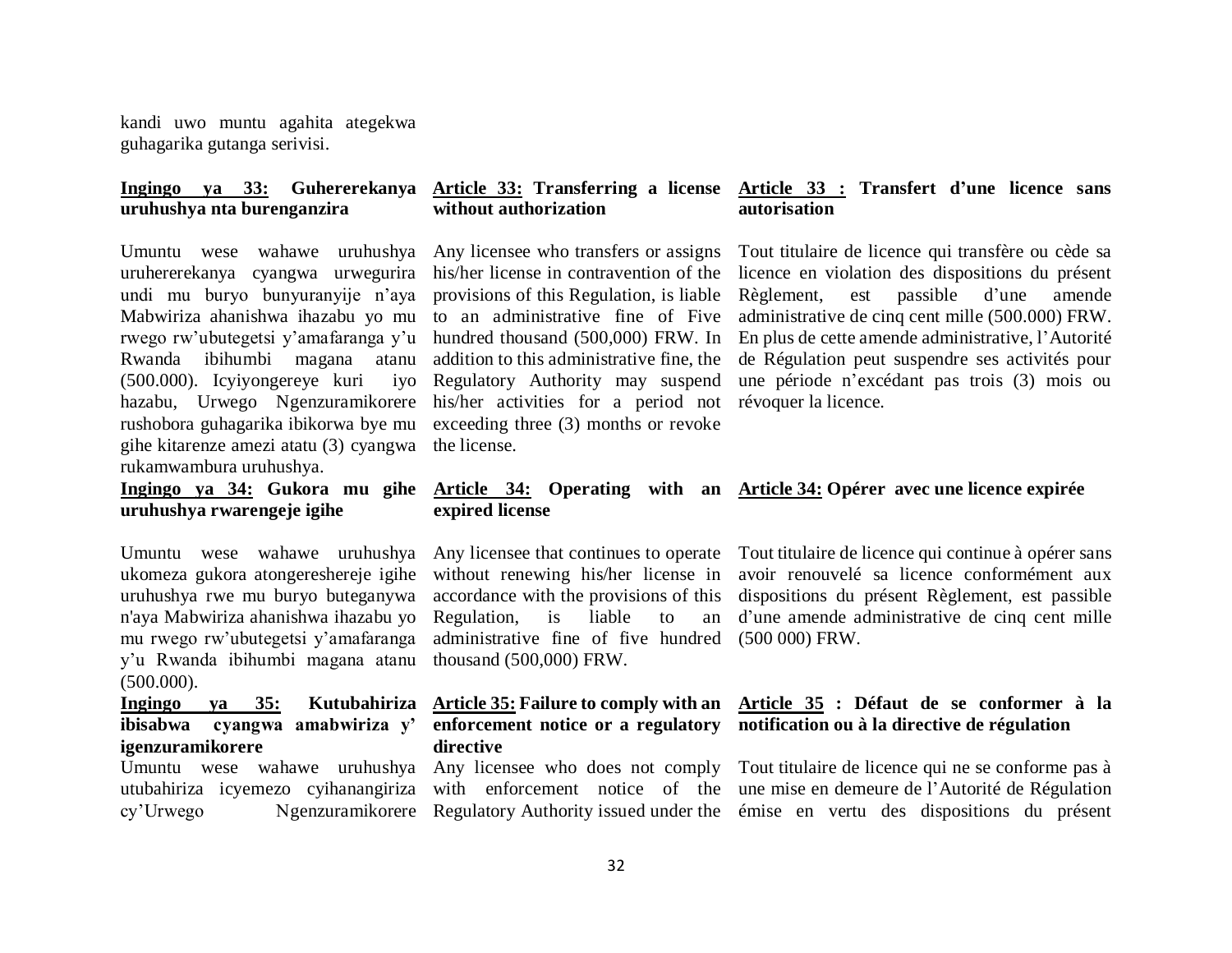cyafashwe hakurikijwe ibiteganwa provisions of this Regulation is liable Règlement est passible d'une ou deux des n'aya Mabwiriza ahanishwa kimwe to one or two of the following sanctions suivantes : cyangwa bibiri muri ibi bihano sanctions: bikurikira:

- 1. gutanga ihazabu yo mu rwego rw'ubutegetsi y'amafaranga y'u Rwanda ibihumbi magana abiri (200.000);
- 2. guhagarikirwa uruhushya mu gihe gishobora kugenwa mu cyemezo cy'ihagarika gifatwa n'Urwego ngenzuramikorere;
- 3. kwamburwa uruhushya.
- 2. suffer the suspension of its license for a specified period which may be determined in a notice of suspension to be issued by the Regulatory Authority;

(200,000) FRW;

- 1. pay an administrative fine of 1. payer une amende administrative de deux cent Two hundred thousand mille (200.000) FRW;
	- 2. subir la suspension de sa licence pour une période pouvant être déterminée dans une notification de suspension émise par l'Autorité de Régulation;
- 3. suffer the revocation of his/her 3. subir la révocation de sa licence.license.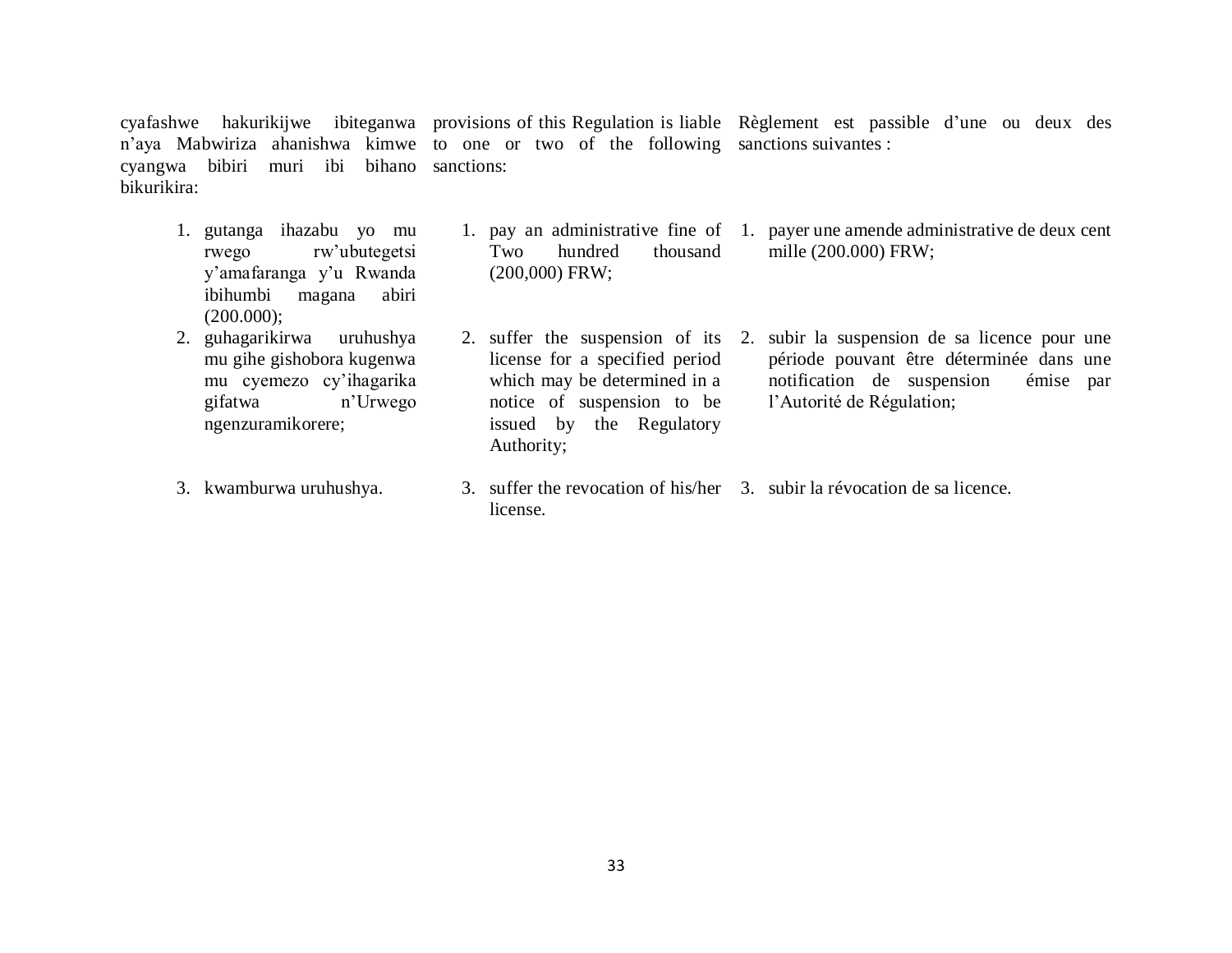| Z'INZIBACYUHO N'IZISOZA                                                                                                                                                                                              | <b>AND FINAL PROVISIONS</b>                                                                                                                                   | <b>TRANSITOIRES ET FINALES</b>                                                                                                                                                            |
|----------------------------------------------------------------------------------------------------------------------------------------------------------------------------------------------------------------------|---------------------------------------------------------------------------------------------------------------------------------------------------------------|-------------------------------------------------------------------------------------------------------------------------------------------------------------------------------------------|
| Ingingo ya 36: Ingingo z'inzibacyuho                                                                                                                                                                                 | <b>Article 36: Transitional period</b>                                                                                                                        | Article 36: Période transitoire                                                                                                                                                           |
| Abantu bose basanzwe batanga serivisi<br>z'isakazamakuru rikomatanije bagomba<br>gusaba uruhushya rujyanye na zo mu<br>gihe cy'amezi atatu (3) abarwa uhereye<br>ku munsi aya Mabwiriza atangiriraho<br>gukurikizwa. | All existing operators of multimedia<br>services shall apply for relevant license<br>within three $(3)$ months from the<br>effective date of this Regulation. | Tous les opérateurs existants des services<br>multimédias doivent demander la licence afférente<br>dans les trois (3) mois à compter du jour d'entrée<br>en vigueur du présent Règlement. |
| <u>Ingingo ya 37:</u> Ivanwaho ry'ingingo<br>zinyuranyije n'aya Mabwiriza                                                                                                                                            | <b>Article 37: Repealing provision</b>                                                                                                                        | <b>Article 37 : Disposition abrogatoire</b>                                                                                                                                               |
| Ingingo zose z'amabwiriza abanziriza All prior provisions contrary to this<br>zinyuranyije<br>kandi<br>na<br><b>VO</b><br>aya<br>zivanyweho.                                                                         | Regulation are hereby repealed.                                                                                                                               | Toutes les dispositions antérieures contraires au<br>présent Règlement sont abrogées.                                                                                                     |
| Ingingo ya 38: Igihe aya Mabwiriza Article 38: Commencement<br>atangira gukurikizwa                                                                                                                                  |                                                                                                                                                               | Article 38 : Entrée en vigueur                                                                                                                                                            |
| Aya Mabwiriza atangira gukurikizwa<br>ku munsi ashyiriweho umukono na<br>Perezida w'Inama Ngenzuramikorere.                                                                                                          | This Regulation shall come into force<br>on the date of signature by the<br>Chairperson of the Regulatory Board                                               | Le présent Règlement entre en vigueur le jour de<br>sa signature par le Président du Conseil de<br>Régulation.                                                                            |
| Kigali ku wa 29/5/2020                                                                                                                                                                                               | Done on 29/5/2020                                                                                                                                             | Fait le 29/5/2020                                                                                                                                                                         |
| $(s\acute{e})$<br>Dr. Ignace GATARE                                                                                                                                                                                  | $(s\acute{e})$<br>Dr. Ignace GATARE                                                                                                                           | $(s\acute{e})$<br>Dr. Ignace GATARE                                                                                                                                                       |
| Umuyobozi<br>w'Inama<br><b>Ngenzura</b><br>mikorere                                                                                                                                                                  | Chairperson of the Regulatory<br><b>Board</b>                                                                                                                 | Président du Conseil de Régulation                                                                                                                                                        |

**UMUTWE WA V: INGINGO CHAPTER V: TRANSITIONAL CHAPITRE V: DISPOSITIONS**